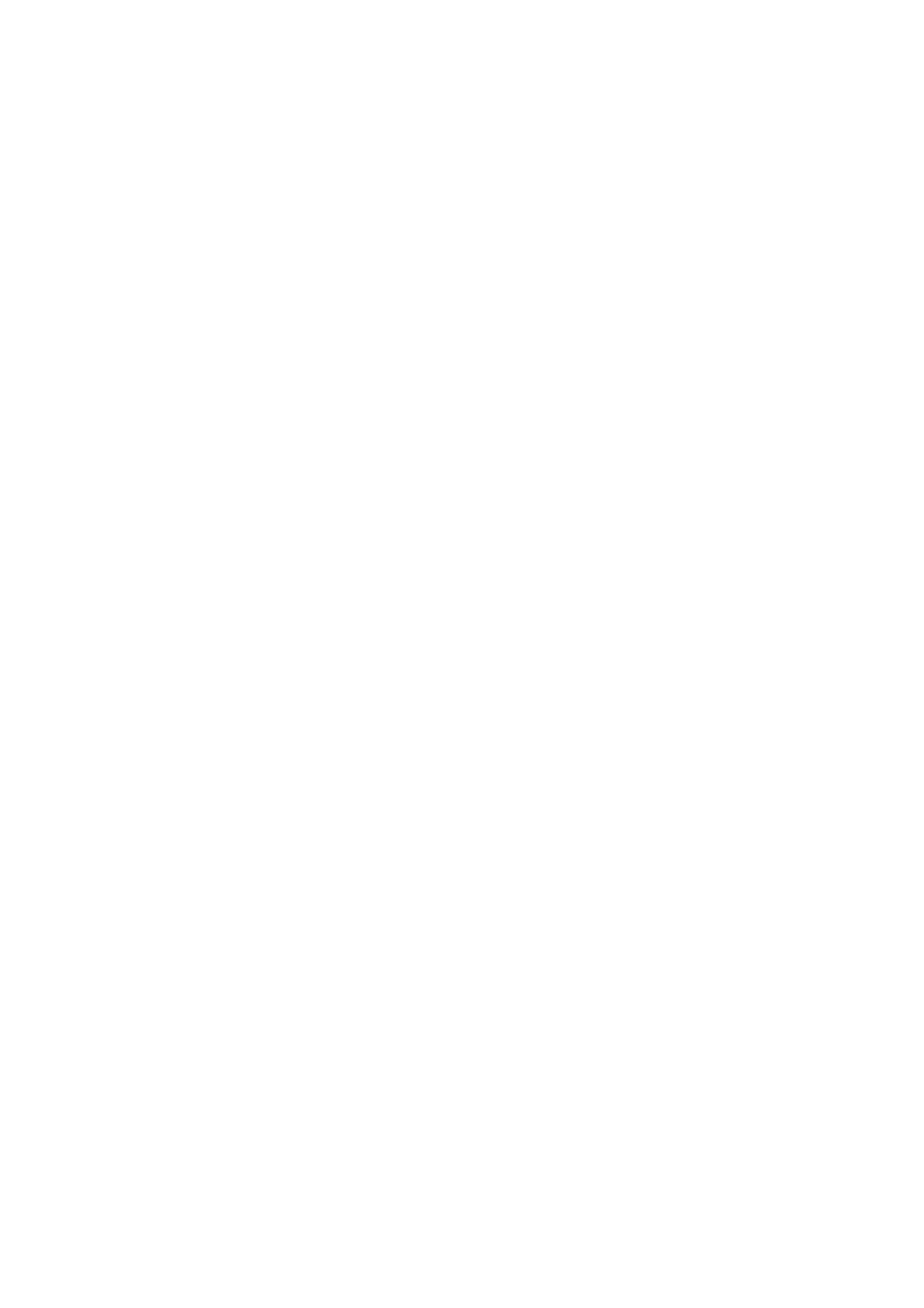## **STABILITY OF GRADIENT KÄHLER-RICCI SOLITONS**

ALBERT CHAU AND OLIVER C. SCHNÜRER

ABSTRACT. We study stability of non-compact gradient Kähler-Ricci flow solitons with positive holomorphic bisectional curvature. Our main result is that any compactly supported perturbation and appropriately decaying perturbations of the Kähler potential of the soliton will converge to the original soliton under Kähler-Ricci flow as time tends to infinity. To obtain this result, we construct appropriate barriers and introduce an  $L^p$ -norm that decays for these barriers with non-negative Ricci curvature.

#### 1. INTRODUCTION

In [16], Hamilton introduced the Ricci flow to find Einstein metrics on a compact Riemannian manifold by evolving an existing metric by its negative Ricci curvature. By solving a complex Monge-Ampère equation Yau [22] found Einstein metrics on compact Kähler manifolds. The results of Yau were later re-established by Cao  $[6]$ , using the Kähler-Ricci flow

$$
\frac{d}{dt}g_{i\bar{j}} = -R_{i\bar{j}}\tag{1.1}
$$

to find Einstein metrics on a compact Kähler manifold. On  $\mathbb{C}^n$  this equation corresponds to the evolution equation

$$
\frac{d}{dt}U = \log \det(U_{i\bar{j}})
$$
\n(1.2)

for the Kähler potential U of the Kähler metric  $q_{i\bar{j}}$ . (For the notations and conventions used in this paper, we refer to Section 2.) In general Ricci and Kähler-Ricci flow may develop singularities well before converging to an Einstein metric, and blow-up analysis gives rise to complete non-compact solitons for these flow equations  $[4, 15]$ . Thus an understanding of the flow on non-compact manifolds is essential. The general theory for the Ricci flow on non-compact manifolds was established in a series of papers by Shi [18] where in particular, parabolic maximum principles on non-compact manifolds are established. For a survey article concerning the Ricci flow and  $s$ ingularity analysis in particular see [7], a list of solitons for the Kähler-Ricci flow can be found in [11]. Stability questions for the Ricci flow have been

*Date*: April 2003.

<sup>2000</sup> *Mathematics Subject Classification.* Primary 53C44; Secondary 58J37, 35B35.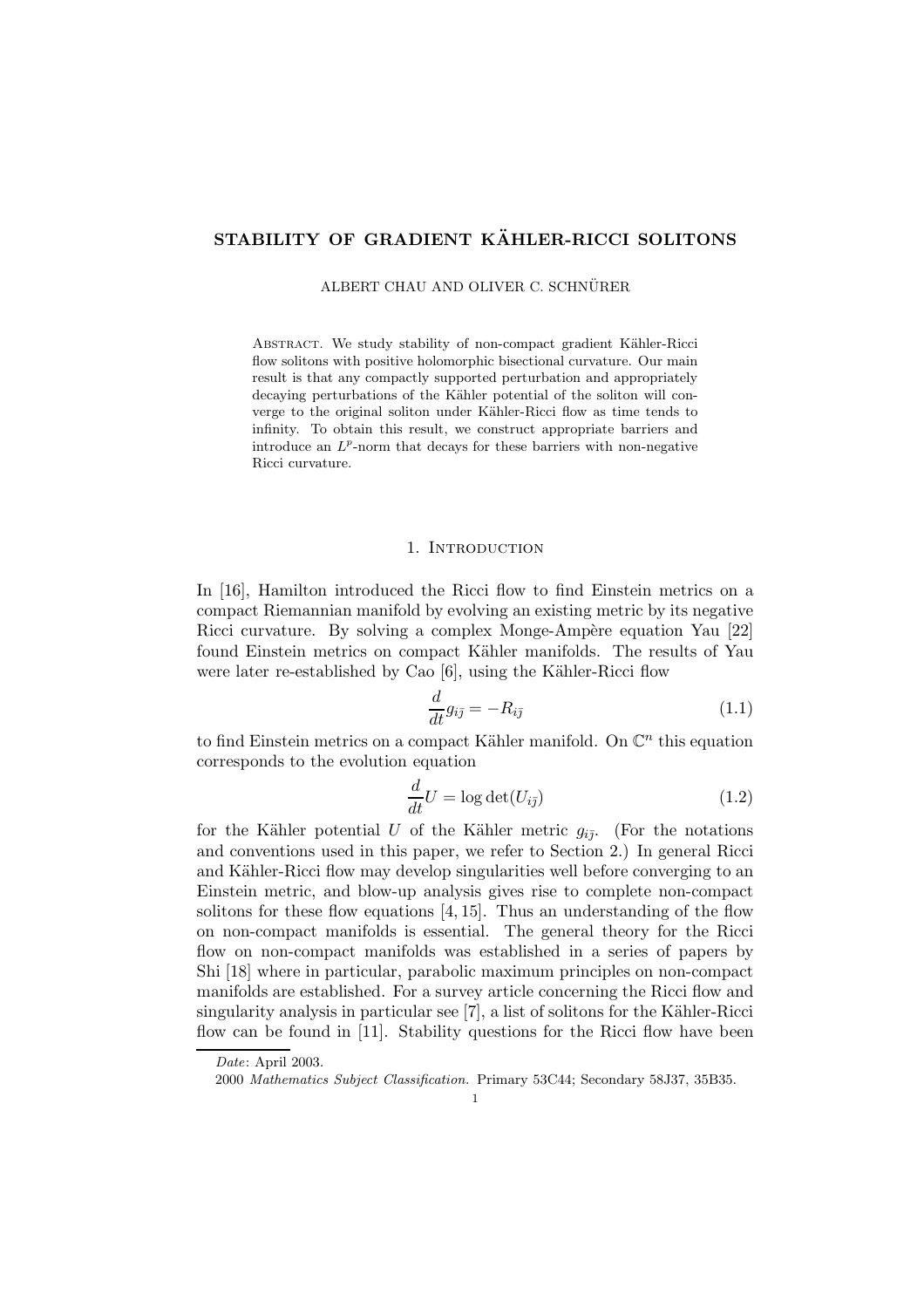considered near compact Ricci flat metrics and near complete metrics on  $\mathbb{R}^2$  in [13, 14, 21]. Questions of stability and uniqueness in a limit as time tends to infinity of (Kähler-)Ricci flow on compact manifolds have also been studied in many papers, e. g. [16]. All these references represent only a small selection of many articles concerning this subject. Another area of research is to rule out special types of solitons after a blow-up by using geometric restrictions and to prove uniqueness of those solitons.

In this paper, we focus on the non-compact complete gradient Kähler-Ricci solitons found in [5]. They are rotationally symmetric with positive holomorphic bisectional curvature and their existence has been proved by solving an ordinary differential equation. It turns out that these solutions are unique (up to scaling and dilatations) in the class of rotationally symmetric gradient solitons with positive holomorphic bisectional curvature. To learn more about these solitons, it is desirable to know, whether they are stable under appropriate perturbations. In this paper we answer this question in the affirmative. We will show that the gradient solitons in [5] on  $\mathbb{C}^n$  are stable under appropriately decaying perturbations of the Kähler potential.

A further question in this direction is, whether there exist other solitons without rotational symmetry. We wish to remark that both questions also seem to be unsolved for the corresponding problems concerning strictly convex non-compact hypersurfaces that arise as translating solitons for the mean curvature flow.

We wish to give a heuristic argument why we impose the condition that the perturbation should decay at infinity. In our situation, we don't expect to get stronger results than for the standard heat equation on  $\mathbb{R}^n$ . In this case, however, we can take a bounded perturbation of the stationary solution  $u = 0$  that satisfies for  $t = 0$ 

$$
u((x_1, x_2, \dots, x_n), t) \to \begin{cases} 1 & \text{as } x_1 \to \infty, \\ -1 & \text{as } x_1 \to -\infty, \end{cases}
$$
 (1.3)

uniformly in  $(x_2, \ldots, x_n)$ . It follows directly from the heat kernel representation of a solution that  $(1.3)$  remains true during the evolution, i. e. for  $t > 0$ . Similarly, we expect that for general bounded perturbations of the potential in our equation, that the oscillation of a perturbation will not tend to zero. Of course in such special cases as the one above one can show that the solution flattens out on compact sets. This explains why it is natural to have decay assumptions in our stability theorem. To simplify its formulation, we give the following

**Definition 1.1.** A function  $u_0 : \mathbb{C}^n \to \mathbb{R}$  is called a C-potential, if it is rotationally symmetric,  $(u_0)_{i\bar{i}}$  is a Kähler metric with positive holomorphic bisectional curvature, and gives rise to a gradient Kähler-Ricci soliton.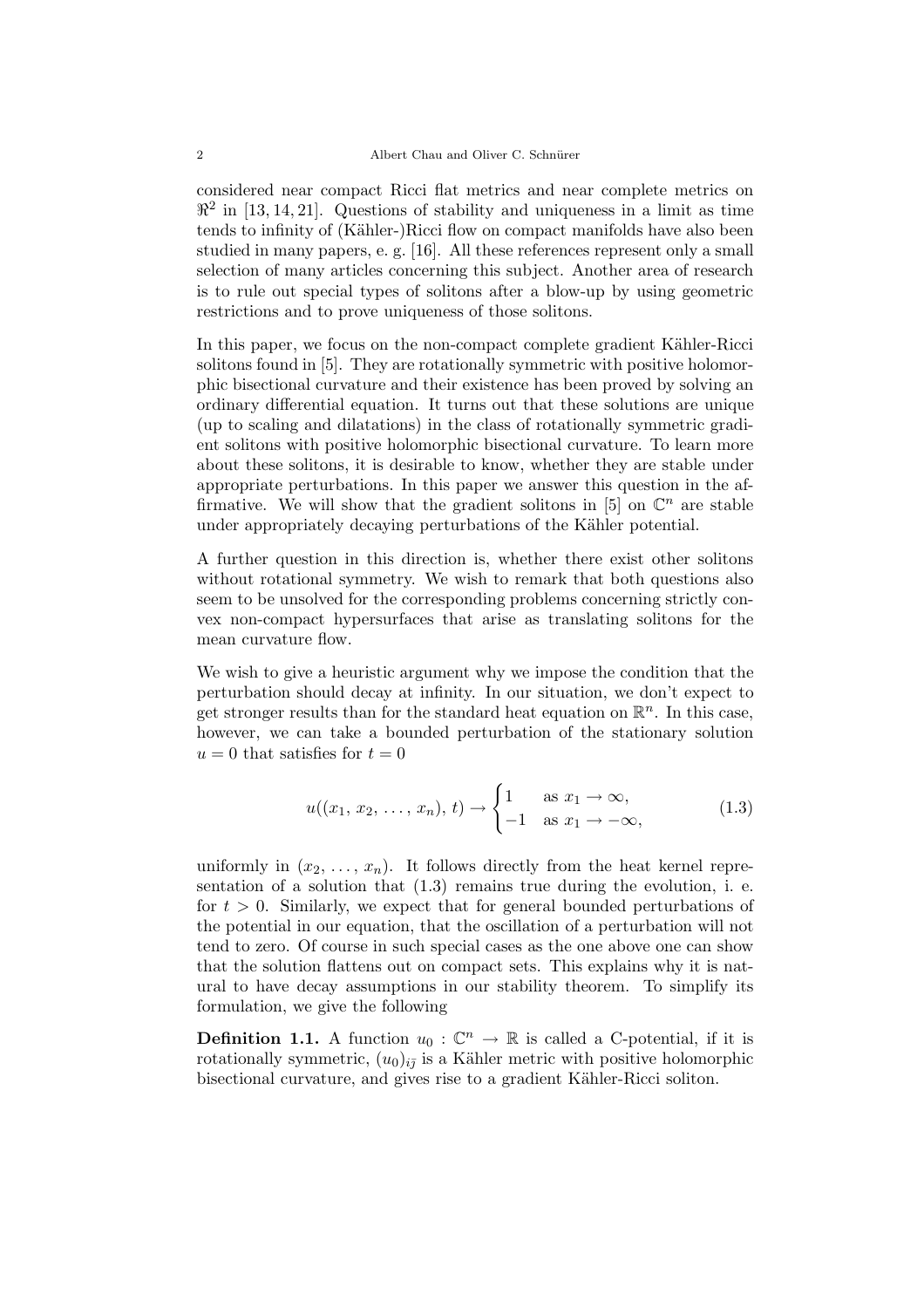We refer to Theorem 1 in [5], where C-potentials are shown to exist and to be unique up to scaling and holomorphic transformations. In particular, using Notation 2.3, it is shown that C-potentials are characterized by the Equations  $(5.1)$  and  $(5.2)$ .

**Theorem 1.2.** Let  $u_0$  be a C-potential in complex dimension  $n \geq 2$  and  $\tilde{u}$ *a smooth perturbation such that*

- (1)  $\tilde{u}_{i\bar{\jmath}}$  *defines a complete Kähler metric on*  $\mathbb{C}^n$  *equivalent to*  $(u_0)_{i\bar{\jmath}}$  *with bounded curvature.*
- (2)  $u = \tilde{u} u_0$  *satisfies* 
	- $|u(x)| \leq K \cdot \min\{1, s^{-\alpha}\}, \text{ where } s = 2\log|x|,$

*for some*  $0 < K$ *,*  $0 < \alpha < 1$ *.* 

*Then with* u *as initial condition,* (2.2) *has a long time smooth solution converging to*  $u_0$ *.* 

In the special case of a compactly supported perturbation, we get

**Corollary 1.3.** *Let*  $u_0$  *be a C-potential in complex dimension*  $n \geq 2$  *and*  $\tilde{u}$ *a smooth perturbation such that*  $\tilde{u}_{i\bar{j}}$  *defines a complete Kähler metric on*  $\mathbb{C}^n$ *equivalent to*  $(u_0)_{i\bar{j}}$  *and*  $u = \tilde{u} - u_0$  *is compactly supported. Then with* u *as initial condition,* (2.2) *has a long time smooth solution converging to*  $u_0$ .

To give an overview over the method used here to prove Theorem 1.2, we describe our proof in words. It is convenient to transform our flow equation such that the gradient solitons, we are interested in, become stationary solutions of an equation, namely  $(2.1)$ . In Section 4, we obtain smooth longtime existence and get uniform estimates for the perturbation of a C-potential. Then we want to apply the maximum principle to deduce that the oscillation of the perturbation is strictly decreasing in time (or zero). Due to the noncompactness of  $\mathbb{C}^n$ , however, we have to make sure that the supremum is attained somewhere. We don't know how to prove this directly. Instead, we enclose our perturbation from above and from below by radially symmetric barriers that decay at infinity (as a function of  $r = |x|$ ) and correspond to Kähler metrics with positive holomorphic bisectional curvature. During the evolution, the upper barrier stays positive, monotone in  $r$ , and rotationally symmetric. This ensures that it attains its maximum at the origin and we can apply the strong maximum principle to deduce that the oscillation, as a function of time  $t$ , is strictly decreasing. However, this is not enough to show that the barrier converges to zero. It might happen (and seems to be an interesting question, for which equations it actually happens), that the fact that the perturbation tends to zero at infinity is destroyed during the evolution as  $t \to \infty$ . This would imply that the perturbation would converge to a positive constant as  $t \to \infty$ . For the standard heat equation, however, it is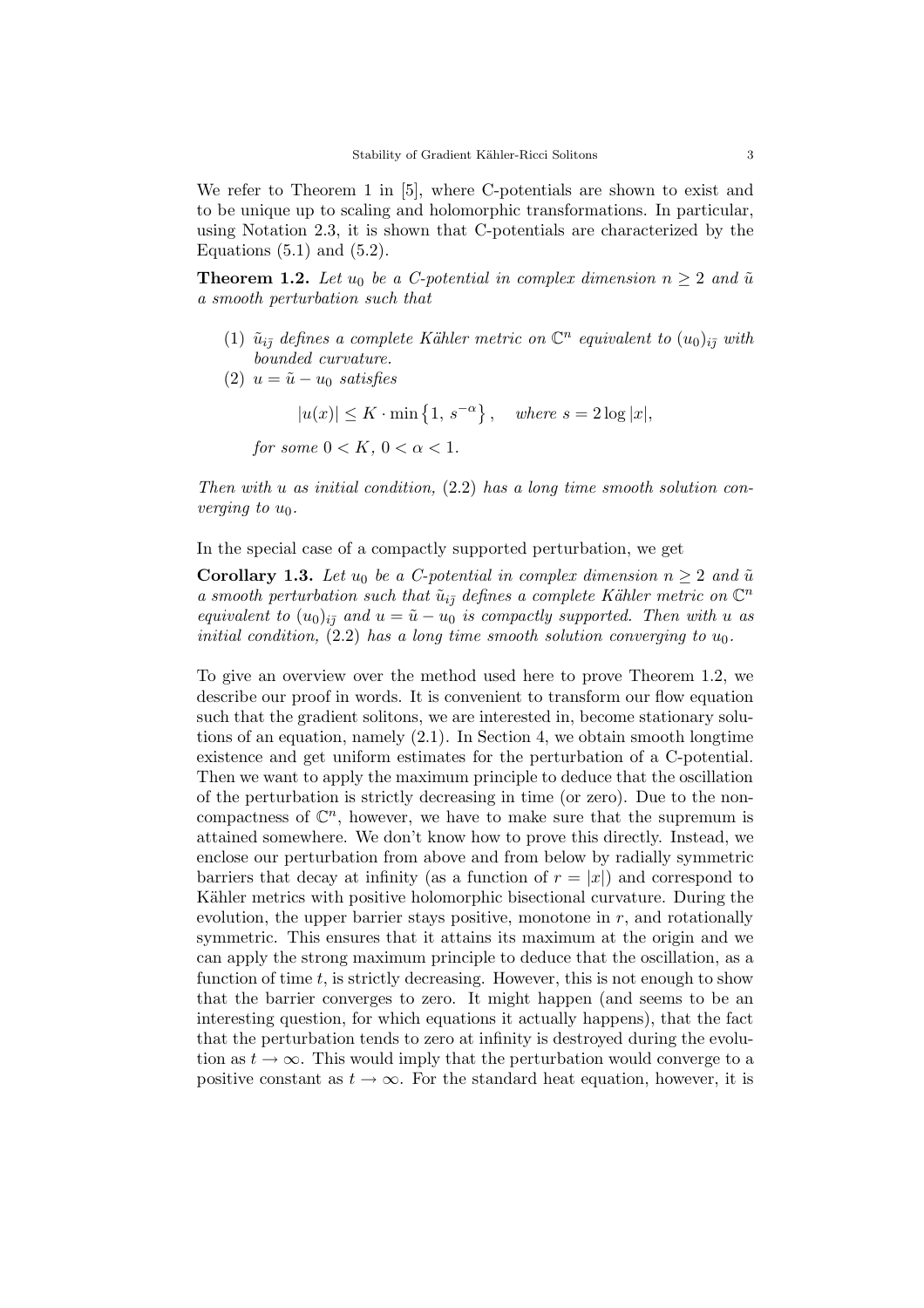quite easy to exclude this phenomenon as the  $L^2$ -norm of a solution is nonincreasing, so it remains finite during the evolution, at least for  $H^{1,2}$  initial data. The argument extends to any smooth solution. In our situation, we can find a quantity (Lemma 6.3) that is equivalent to the intrinsic  $L^p$ -norm of the perturbation and is also decaying. This property relies heavily on the construction of special barriers with positive holomorphic bisectional curvature (this is preserved during the evolution [18]). As the total (intrinsic) volume of our soliton is infinite, this excludes the possibility that the perturbation tends to a positive constant. Similar considerations apply to the lower barrier and thus the original perturbation, enclosed in between these two barriers during the evolution, converges to zero. Once  $C^0$ -convergence is established, smooth convergence follows immediately from our a priori estimates.

In Section 2, we introduce the notations that we will use throughout the paper and transform the evolution equation (1.2) to other coordinate systems. We explain in Section 3, why we have shorttime existence of solutions, and prove uniform a priori estimates that guarantee longtime existence in Section 4. We sketch how to construct barriers in Section 5 and refer to the Appendices B and C for details. In the proof of Theorem 1.2, we use the evident Lemma 6.2 and give it's proof in Appendix A. Finally, Section 6 contains the proof, that our barrier converges to zero, the crux of the proof of Theorem 1.2.

The authors wish to thank Jürgen Jost, Shing-Tung Yau, the Alexander von Humboldt foundation (Feodor Lynen Research Fellowship), Harvard University, Cambridge, MA, U.S.A., and the Max Planck Institute for Mathematics in the Sciences, Leipzig, Germany, for their support.

#### 2. Preliminaries and Transformations

#### 2.1. **Preliminaries.**

*Notation* 2.1*.* We use indices to denote partial derivatives,

$$
u_i = \frac{\partial}{\partial z^i} u, \quad u_{i\bar{j}} = \frac{\partial^2}{\partial z^i z^{\bar{j}}} u, \quad \dots
$$

If for a function  $u : \mathbb{C}^n \to \mathbb{R}$ , the matrix  $(u_{i\bar{\jmath}})$  is positive definite, we call u a Kähler potential. Then  $(u_{i\bar{j}})$  is a Kähler metric and we denote its inverse by  $(u^{i\bar{j}})$ . Lower case Latin indices range from 1 to n. We use the Einstein summation convention with a special convention for Latin capitals, e. g.

$$
u^{i\bar{j}}w_{i\bar{j}} := \sum_{i=1}^{n} \sum_{\bar{j}=1}^{n} u^{i\bar{j}}w_{i\bar{j}}, \quad z^{I}u_{I} := \sum_{i=1}^{n} z^{i}u_{i} + \sum_{\bar{j}=1}^{n} z^{\bar{j}}u_{\bar{j}}.
$$

We will use  $(z^i)$  and  $(z^{\bar{j}})$  to denote standard flat coordinates on  $\mathbb{C}^n$ . Sometimes, it will be appropriate to use standard Euclidean coordinates  $(x<sup>i</sup>)$ .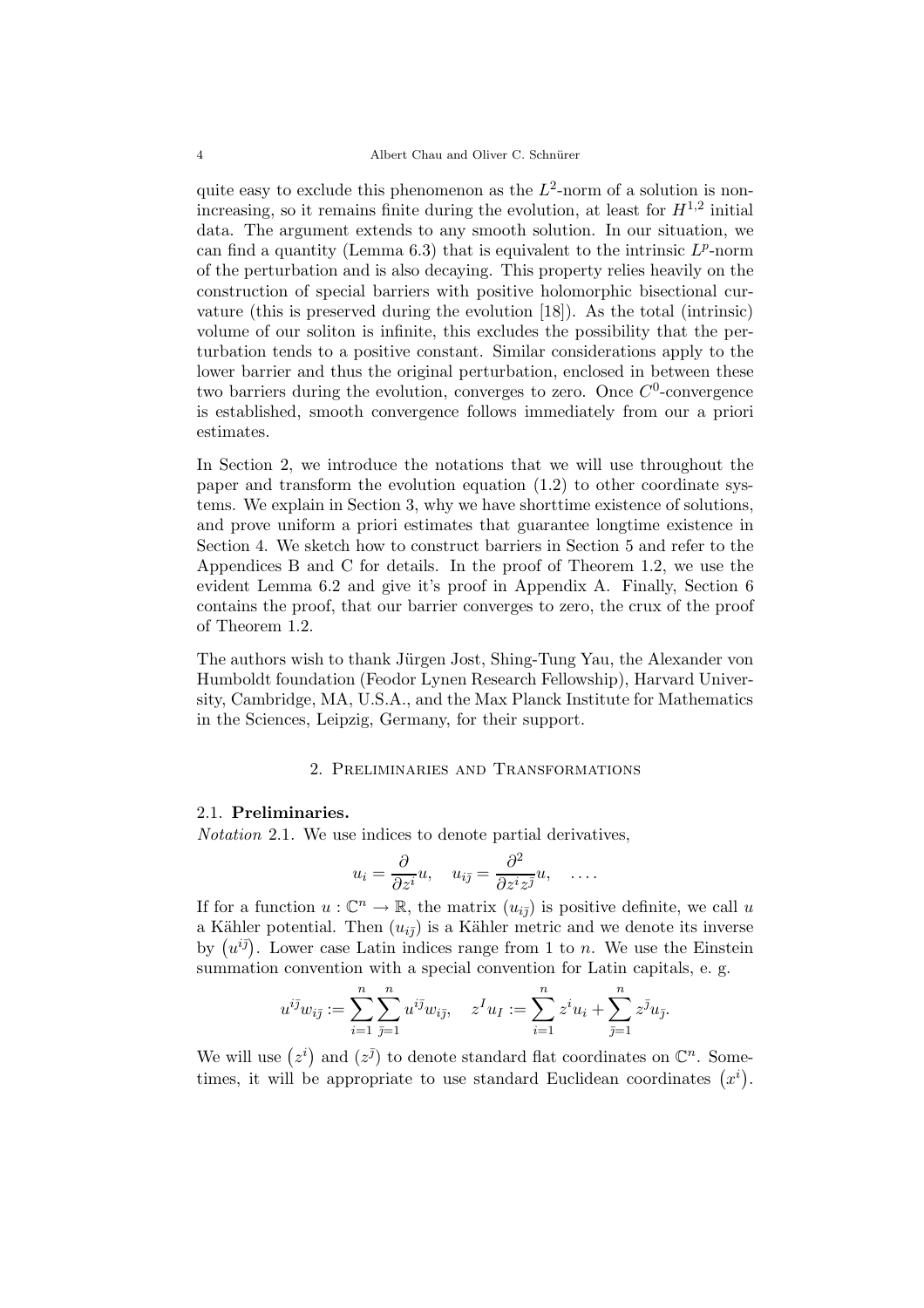The Laplace operator with respect to the metric  $(u_{i\bar{j}})$  is defined by

$$
\Delta_u w=u^{i\bar{\jmath}}w_{i\bar{\jmath}}.
$$

In the estimates that follow, we will use  $c$  to denote a fixed positive constant that does not depend on time, but may change its value from line to line. Indices preceded by a comma, e. g.  $u_{ijk}$ , indicate covariant differentiation with respect to the background metric  $(u_0)_{i\bar{j}}$  introduced in (2.2). As usually, we use  $R_{i\bar{j}}$  to denote the Ricci tensor,  $Rm$  for the Riemannian curvature tensor,  $\|\cdot\|$  to denote a (pointwise) norm with respect to the induced metric, and  $\nabla_q$  to indicate covariant differentiation with respect to the metric  $g_{i\bar{j}}$ . We do not use different notations for an the initial value  $u : \mathbb{C}^n \to \mathbb{R}$  and for the corresponding solution to Kähler-Ricci flow  $u : \mathbb{C}^n \times [0, \infty) \to \mathbb{R}$ . *Notation* 2.2. For a Kähler metric  $(q_{i\bar{j}})$ , we obtain Christoffel symbols as

$$
\Gamma^i_{jk}=g^{i\bar l}\frac{\partial g_{j\bar l}}{\partial z^k},\quad \Gamma^{\bar\imath}_{\bar\jmath\bar k}=\overline{\Gamma^i_{jk}},
$$

and other components are identically zero. Covariant differentiation is defined by

$$
\omega^A_{,B} = \frac{\partial \omega^A}{\partial z^B} + \Gamma^A_{BC} \omega^C, \quad X_{A,B} = \frac{\partial X_A}{\partial z^B} - \Gamma^C_{AB} X_C.
$$

We can interchange covariant derivatives,

follows

$$
X_{c,ab} = X_{c,ba},
$$
  
\n
$$
X_{\bar{c},ab} = X_{\bar{c},ba},
$$
  
\n
$$
X_{\bar{c},ab} = X_{\bar{c},ba},
$$
  
\n
$$
X_{\bar{c},a\bar{b}} = X_{\bar{c},\bar{b}a} + R_{a\bar{b}d\bar{c}}g^{d\bar{c}}X_{\bar{c}}.
$$

In these formulae, the (holomorphic) Riemannian curvature tensor appears, which is defined by

$$
R_{i\bar{j}k\bar{l}} = -\frac{\partial^2 g_{i\bar{j}}}{\partial z^k \partial z^{\bar{l}}} + g^{p\bar{q}} \frac{\partial g_{i\bar{q}}}{\partial z^k} \frac{\partial g_{p\bar{j}}}{\partial z^{\bar{l}}}.
$$

Contracting with respect to the metric yields the (holomorphic) Ricci tensor

$$
R_{i\bar{\jmath}} = g^{k\bar{l}} R_{i\bar{j}k\bar{l}} = -(\log \det(g_{k\bar{l}}))_{i\bar{\jmath}}.
$$

Finally, a Kähler manifold has positive biholomorphic sectional curvature, if

$$
R_{i\bar{i}j\bar{j}}>0.
$$

Note, that we do not sum here.

*Notation* 2.3*.* It will be convenient for the proofs to switch between different evolution equations. If we assume in the following that a function  $U$  fulfills  $(1.2)$ , we will also assume that the function u is obtained from U by applying the transformations leading to  $(2.2)$ , so it solves  $(2.2)$ . Similarly, we assume that  $\tilde{u}$  fulfills (2.1). When we consider a rotationally symmetric solution of (2.1) depending on the variable  $s = \log |z|^2$ , we denote this by  $\hat{u}$ . Analogous notations are used for other functions solving  $(1.2)$ . Given a C-potential  $u_0$ , we will denote by  $U_0$  the corresponding solution to  $(1.2)$ .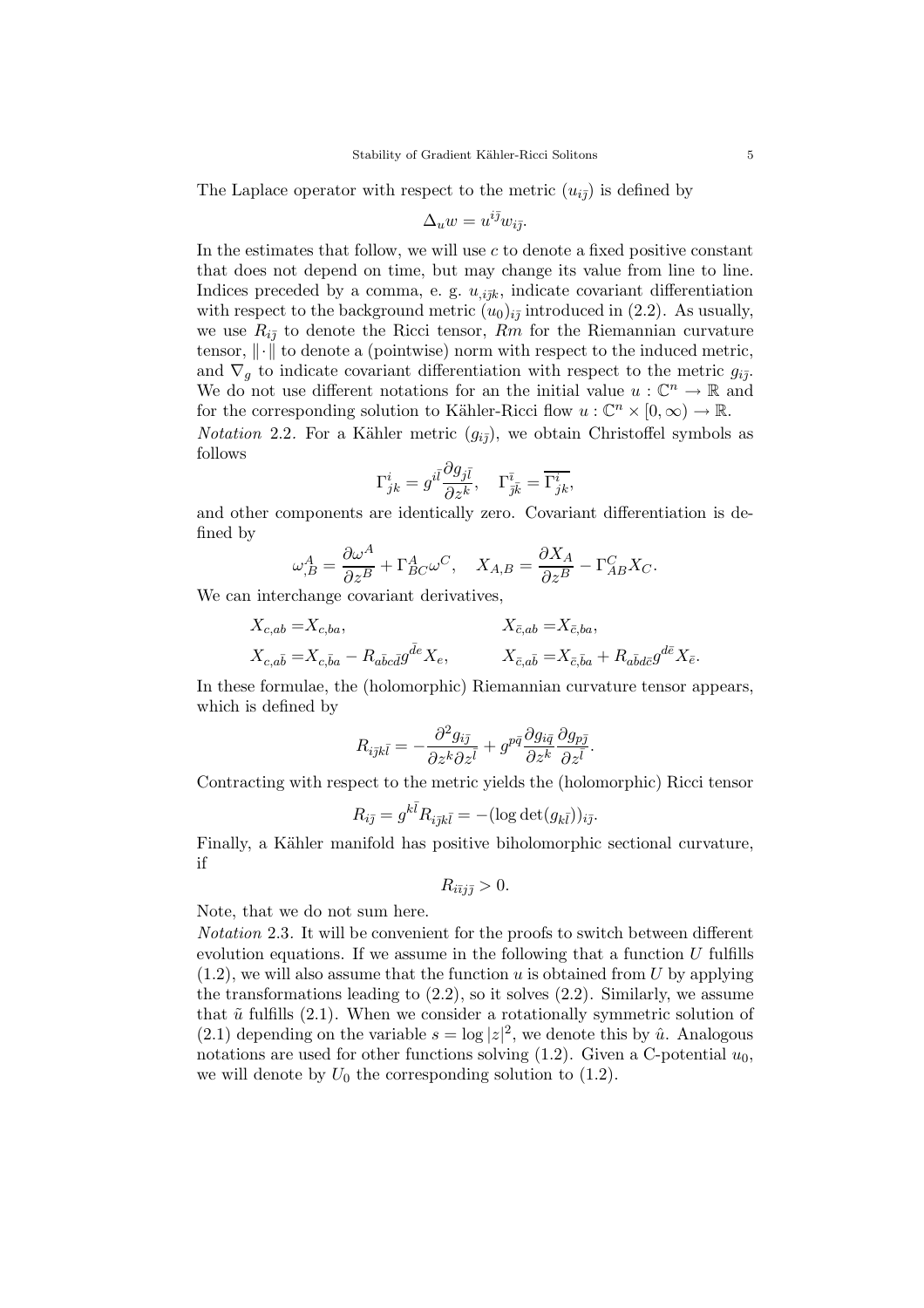2.2. **Transformations.** We will now fix a C-potential  $u_0$ . Here and in the rest of the paper, all evolution equations are defined on  $\mathbb{C}^n$ .

For further considerations, it will be convenient, to change coordinates such that the evolution of a C-potential in time is as simple as possible. This can be obtained by introducing

$$
\tilde{u}(x, t) := U\left(e^{\frac{1}{2}t}x, t\right) + \frac{1}{2}nt^2.
$$

where U is a solution to (1.2). We immediately get  $\frac{d}{dt}\tilde{u} = \frac{1}{2}U_I z^I e^{\frac{1}{2}t} + \frac{d}{dt}U + nt$ and det $(\tilde{u}_{i\bar{j}})=e^{nt}\det(U_{i\bar{j}})$ . Using (1.2), we see that the evolution equation for  $\tilde{u}$  is given by

$$
\frac{d}{dt}\tilde{u} = \log \det(\tilde{u}_{i\bar{j}}) + \frac{1}{2} \left( z^i \tilde{u}_i + z^{\bar{j}} \tilde{u}_{\bar{j}} \right),\tag{2.1}
$$

where we write again  $z^i$  and  $z^{\bar{j}}$  for  $e^{\frac{1}{2}t}z^i$  and  $e^{\frac{1}{2}t}z^{\bar{j}}$ , respectively, i. e. we evaluate  $\tilde{u}$  at  $((z^i), (z^{\bar{j}}), t)$ . The initial value is clearly unchanged,  $\tilde{u}(x, 0) =$  $U(x, 0)$ .

We now show that the C-potentials introduced in [5] are in fact stationary for (2.1). These potentials are characterized in [5] by radially symmetric functions  $\hat{u}(s)$  in the variable  $s = \log |z|^2$  for which the following conditions are satisfied. For  $\hat{u}'(s) \equiv \varphi(s)$  it is required that  $\varphi(s) \to 0$  for  $s \to -\infty$  and  $\varphi$  fulfills (when normalized appropriately) the ordinary differential equation

$$
\varphi^{n-1}\varphi'e^{\varphi} = e^{ns}.
$$

By differentiating  $\hat{u}$  (log  $|z|^2$ ) =  $\tilde{u}$  as

$$
\frac{1}{2} \left( z^i \tilde{u}_i + z^{\bar{\jmath}} \tilde{u}_{\bar{\jmath}} \right) = \hat{u}',
$$
  

$$
\tilde{u}_{i\bar{\jmath}} = \hat{u}'' \frac{z_{\bar{\imath}} z_{\bar{\jmath}}}{|z|^4} + \hat{u}' \frac{1}{|z|^2} \left( \delta_{i\bar{\jmath}} - \frac{z_{\bar{\imath}} z_{\bar{\jmath}}}{|z|^2} \right)
$$

it is seen that a C-potential is a stationary solution to (2.1). To show stability of (2.1) at  $u_0$ , it will be convenient to write  $\tilde{u} = u_0 + u$ . As  $\tilde{u}$  and  $u_0$  solve (2.1) we get directly from the definition of u its evolution equation

$$
\frac{d}{dt}u = \log \frac{\det((u_0)_{i\bar{j}} + u_{i\bar{j}})}{\det((u_0)_{i\bar{j}})} + \frac{1}{2} \left( z^i u_i + z^{\bar{j}} u_{\bar{j}} \right). \tag{2.2}
$$

The advantage of this evolution equation is that  $u_0$  is time-independent and it will turn out that it allows to consider functions  $u(x, t)$  that are uniformly bounded in time.

2.3. **Hölder spaces.** We now define the parabolic and elliptic Hölder spaces of a non-compact Kähler manifold  $(M, g_{i\bar{j}})$ . We will use these spaces to apply Schauder estimates in proving a priori estimates for (2.2). These are parabolic versions of the elliptic spaces defined in [8, 19, 20].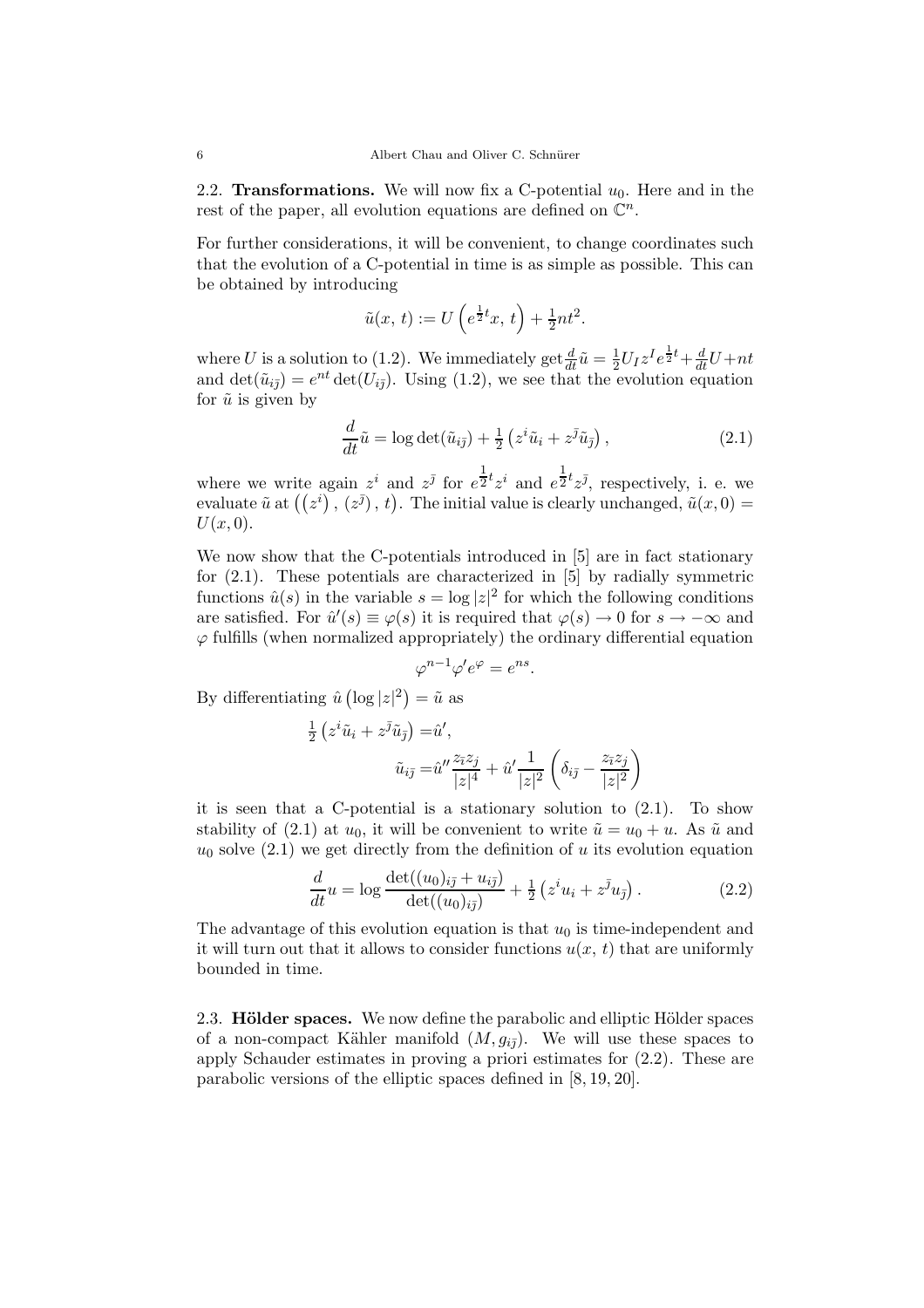**Definition 2.4.** A Kähler manifold  $(M, g_{i\bar{j}})$  is said to have bounded geometry of order  $k + \alpha$ ,  $k \in \mathbb{N}$ ,  $0 < \alpha < 1$ , if there is a covering  $U_i$  of M where,

- (1)  $U_i$  is holomorphically covered by  $\xi_i : V_i \to U_i, V_i \subset \mathbb{C}^n$ , for all i, where  $B_{r_1}(0) \subseteq V_i \subseteq B_{r_2}(0)$  for  $r_1 > 0$  and  $r_2 < \infty$  independent of i.
- (2) Pulling the metric back to  $g_{a\bar{b}}^*$  on  $V_i$  we get, in flat coordinates on  $V_i$ ,  $(k_1\delta_{a\bar{b}} \leq g_{a\bar{b}}^* \leq k_2\delta_{a\bar{b}})$ , where  $k_1 > 0$  and  $k_2 < \infty$  are independent of *i*. Also, for all *a*, *b*, we have  $||g_{a\overline{b}}^*||_{i,k+\alpha} \leq C$  where the constant C is independent of a, b, and i and  $\|\cdot\|_{i,k+\alpha}$  denotes the standard Hölder norm on  $V_i$ .

A manifold is said to have bounded geometry of order infinity, if it has bounded geometry of order  $k + \alpha$  for every  $k \in \mathbb{N}$  and  $0 < \alpha < 1$ .

Consider now the following norm defined for any smooth function  $u$  on  $M \times [0,T)$ 

$$
||u||_{k+\alpha,\frac{k}{2}+\frac{\alpha}{2}} := \sup_{i} \{ ||\xi_i^* u||_{i,k+\alpha,\frac{k}{2}+\frac{\alpha}{2}} \}
$$
\n(2.3)

where  $\xi_i^*u$  is the pull back of u to  $V_i$  and  $\|\cdot\|_{i,k+\alpha,\frac{k}{2}+\frac{\alpha}{2}}$  is the standard parabolic Hölder norm on  $V_i \times [0, T)$  in the standard coordinates on  $V_i$ . We can now state the following definition.

**Definition 2.5.** Let  $(M, g_{i\bar{j}})$  be a complete Kähler manifold of bounded geometry of order  $k + \alpha$ . With respect to (2.3), we define  $C^{k+\alpha,\frac{k}{2}+\frac{\alpha}{2}}(M \times$  $[0, T)$  to be the closure of the set of all smooth functions on  $M \times [0, T)$  for which  $(2.3)$  is finite.

When to time interval  $[0, T)$  is understood from the context, we will simply use  $C^{k+\alpha,\frac{k}{2}+\frac{\alpha}{2}}$  to denote the  $C^{k+\alpha,\frac{k}{2}+\frac{\alpha}{2}}(M\times [0,T)).$  Also, one can define the elliptic Hölder spaces  $C^{k+\alpha}$  in an obvious way.

#### 3. Short Time Existence

We now establish the following general short time existence result.

**Lemma 3.1.** *Let*  $(M, g_{i\bar{\jmath}})$  *be a complete non-compact Kähler manifold such that*  $\|Rm\| \leq c_0$  *and*  $f : M \to \mathbb{R}$  *is a smooth potential of the Ricci tensor, i. e.*  $R_{i\bar{j}} = -f_{i\bar{j}}$ *. Then for some*  $T > 0$  *depending only on*  $c_0$ *, the following initial value problem has a smooth solution*  $u(x, t)$  *for*  $t \in (0, T]$ *.* 

$$
\frac{du}{dt} = \log \frac{\det(g_{i\overline{j}} + u_{i\overline{j}})}{\det(g_{i\overline{j}})} + f
$$
\n
$$
u(x, 0) = 0.
$$
\n(3.1)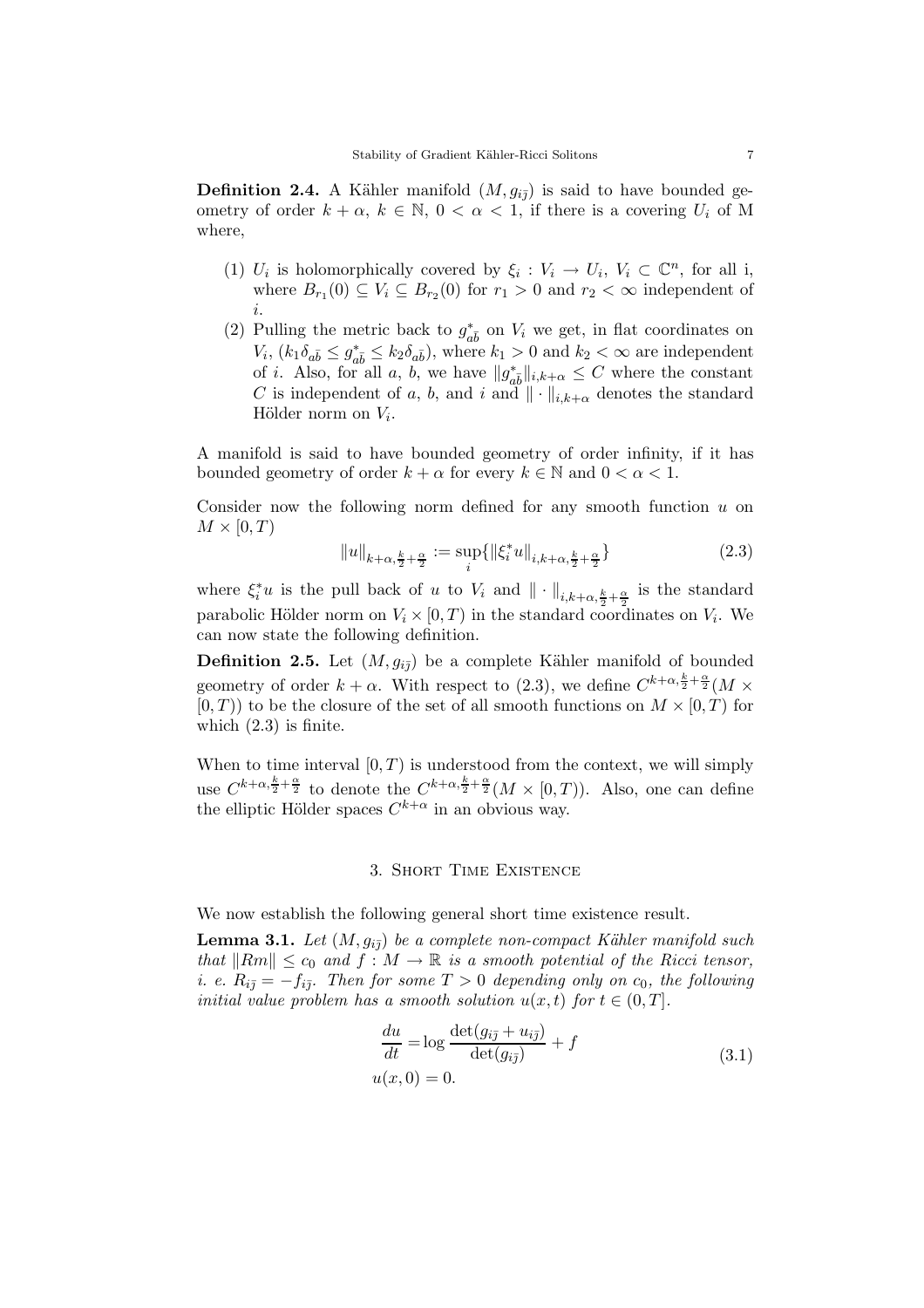*Moreover, for any*  $t \in (0, T]$ *, the Kähler metric*  $g_{i\bar{j}}(x) + u_{i\bar{j}}(x, t)$  *is equivalent to*  $g_{i\bar{j}}$  *and has bounded geometry of order*  $\infty$  *and*  $f(x) + (\log \det(u_{i\bar{j}}))(x, t)$ *is a potential for*  $R_{i\bar{\jmath}}(x,t)$ *.* 

This is the Kähler potential version of the following theorem of Shi [18].

**Theorem 3.2.** Let  $(M, g_{i\bar{j}})$  be a complete non-compact Kähler manifold *such that*  $\|Rm\| \leq c_0$ . Then for some constant  $T > 0$  depending only on  $c_0$ , there is a smooth short time solution  $\tilde{g}_{i\bar{\jmath}}(x, t)$  to the Kähler Ricci flow *equation*

$$
\frac{d\tilde{g}_{i\bar{j}}}{dt} = -\tilde{R}_{i\bar{j}}\tag{3.2}
$$
\n
$$
\tilde{g}_{i\bar{j}}(x,0) = g_{i\bar{j}}.
$$

*for*  $t \in (0, T]$ *. Moreover, for all*  $t \in (0, T]$ *,*  $\tilde{g}_{i\bar{\jmath}}(x, t)$  *is a complete Kähler metric on* M *equivalent to*  $g_{i\bar{j}}$  *and we have the following estimates for the covariant derivatives of the curvature tensor of*  $\tilde{g}_{i\bar{\jmath}}(x, t)$ *.* 

$$
\left\|\nabla_{\tilde{g}}^m \tilde{Rm}(x,t)\right\|^2 \leq C(n,m,c_0) (1/t)^m.
$$

*Proof of Lemma 3.1.* Under the hypothesis of the lemma, Theorem 3.2 guarantees a short time solution  $\tilde{g}_{i\bar{\jmath}}$  to the Kähler-Ricci flow (3.2). Using this solution, we solve the following ordinary differential equation on  $[0, T]$  for  $x \in M$ 

$$
\frac{du}{dt} = \log \frac{\det(\tilde{g}_{i\bar{j}})}{\det(g_{i\bar{j}})} + f
$$

$$
u(x, 0) = 0.
$$

for a smooth function  $u(x, t)$ . It is then straight forward to verify that we must have  $\tilde{g}_{i\bar{j}}(x,t) = g_{i\bar{j}}(x) + u_{i\bar{j}}$  and thus  $u(x,t)$  is a smooth solution to (3.1). The details of this verification can be found in [9]. To complete the proof of Lemma 3.1, we need to show that for any  $t \in (0, T]$  the Kähler metric  $\tilde{g}_{i\bar{\jmath}}(x,t) = g_{i\bar{\jmath}}(x) + u_{i\bar{\jmath}}(x,t)$  has bounded geometry of order  $\infty$ . In [20] the authors prove that on a non-compact Kähler manifold, one has bounded geometry of order  $2+\alpha$  provided one has bounded curvature, scalar curvature, and gradient of scalar curvature. Their proof can in fact be extended to show that one has bounded geometry of infinite order provided one has all covariant derivatives of curvature bounded. Thus since  $\tilde{q}_{i\bar{j}}(x,t)$ has all covariant derivatives of its curvature bounded, Theorem 3.2, we see that  $\tilde{g}_{i\bar{\jmath}}(x,t)$  in fact has bounded geometry of order infinity. This completes the proof of Lemma 3.1. □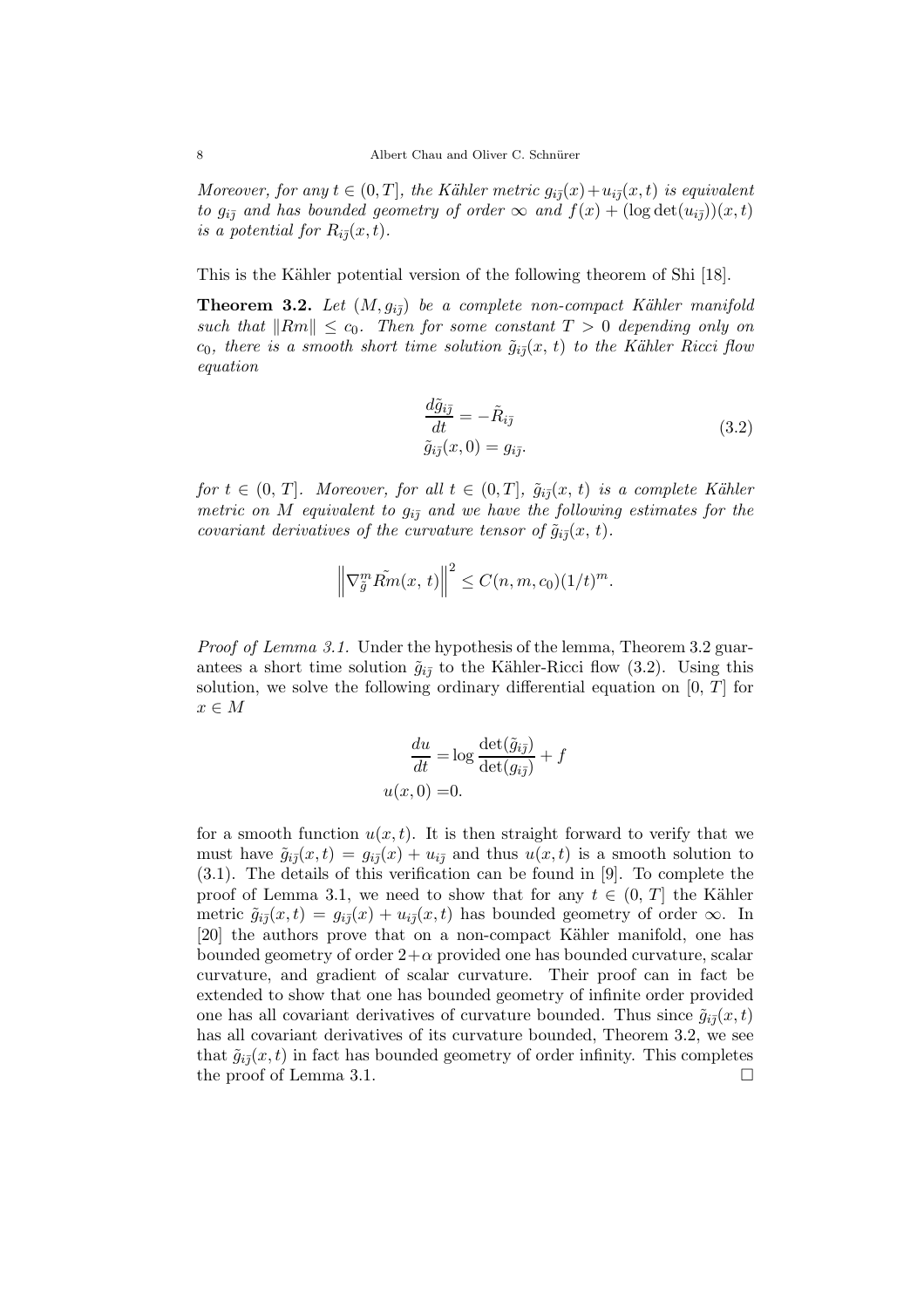#### 4. A Priori Estimates And Longtime Existence

In this section we prove a priori estimates for solutions of  $(2.2)$ . We follow the approach first used by Cao [6] which is to adapt the elliptic estimates proved by Yau  $[22]$  and Aubin  $[3]$  for the elliptic complex Monge-Ampère equation to the parabolic case. As we may transform  $(2.2)$  to an equation of the form (3.1), we get short time existence. We may assume that we have a smooth solution  $v \in C^{\infty}(\mathbb{C}^n \times [0, T])$  to (2.2), that is, if v is not smooth at  $t = 0$ , we use  $t - \varepsilon$ ,  $1 \gg \varepsilon > 0$ , instead of t. Choosing T smaller if necessary, we may also assume that  $v(\cdot, t)$  gives rise to a complete Kähler metric uniformly equivalent to  $(u_0)_{i\bar{\tau}}$ .

#### 4.1. **Lower Order Estimates.**

**Lemma 4.1.** *A solution* v *to* (2.2) *satisfies*

$$
|v(\cdot,t)|_{C^0} \le |v(\cdot,0)|_{C^0} =: K_0
$$

*and*

$$
\left| \frac{d}{dt} v(\cdot, t) \right|_{C^0} \le \left| \frac{d}{dt} v(\cdot, 0) \right|_{C^0} =: K_{\frac{d}{dt}}
$$

*for all*  $t \in [0, T]$ *.* 

*Proof.* This follows directly from the maximum principle in [10].  $\Box$ 

**Lemma 4.2.** *A solution v to* (2.2) *satisfies*  $|z^I v_I| \leq c =: K_z \nabla_v$  *uniformly in* t*.*

*Proof.* We estimate

$$
\frac{1}{2} |z^I v_I| \le \left| \frac{1}{2} z^I v_I - \frac{d}{dt} v \right| + \left| \frac{d}{dt} v \right| \le \left| \log \frac{\det(\tilde{v}_{i\bar{j}})}{\det((u_0)_{i\bar{j}})} \right| + K_{\frac{d}{dt}}
$$
\n
$$
= \left| \log \frac{\det(V_{i\bar{j}})}{\det((U_0)_{i\bar{j}})} \right| + K_{\frac{d}{dt}} = \left| \frac{d}{dt} V - \frac{d}{dt} U_0 \right| + K_{\frac{d}{dt}}.
$$

As  $(V - U_0)(e^{\frac{1}{2}t}x, t) = (\tilde{v} - \tilde{u}_0)(x, t) = v(x, t)$  is uniformly bounded in  $C^0$ , it suffices to prove that

$$
\left| \frac{d^2}{dt^2} V - \frac{d^2}{dt^2} U_0 \right| \le c.
$$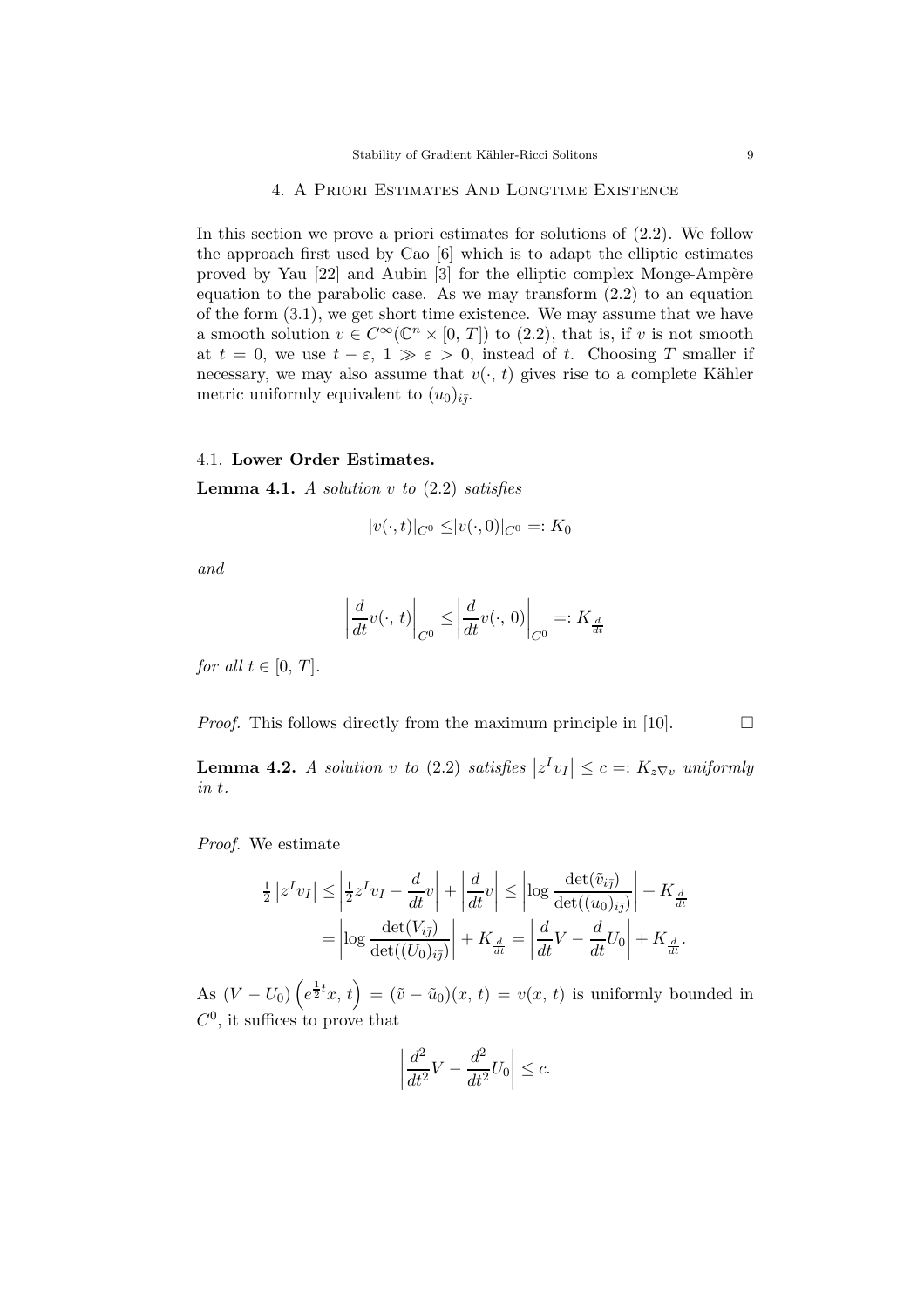Then interpolation gives the claimed inequality. We differentiate (1.2) and obtain

$$
\frac{d^2}{dt^2}V - \frac{d^2}{dt^2}U_0 = \frac{d}{dt}\log \det(V_{i\bar{j}}) - \frac{d}{dt}\log \det((U_0)_{i\bar{j}})
$$
  

$$
= V^{i\bar{j}} \left(\frac{d}{dt}V\right)_{i\bar{j}} - U_0^{i\bar{j}} \left(\frac{d}{dt}U_0\right)_{i\bar{j}}
$$
  

$$
= V^{i\bar{j}} (\log \det(V_{k\bar{l}}))_{i\bar{j}} - U_0^{i\bar{j}} (\log \det((U_0)_{k\bar{l}}))_{i\bar{j}}
$$
  

$$
= -R_V + R_{U_0},
$$

where  $R_V$  and  $R_{U_0}$  are the scalar curvatures of the metrics  $V_{i\bar{j}}$  and  $(U_0)_{i\bar{j}},$ respectively. As  $V$  and  $U_0$  give rise to solutions of Kähler-Ricci flow, the corresponding scalar curvatures are uniformly bounded [18].  $\Box$ 

We are not able to prove gradient estimates directly. Instead, we have

**Lemma 4.3.** *Let* v *be a solution to* (2.2)*. Then there exists a constant*  $K_{1+\alpha}$  *that depends only on the C-soliton such that* 

$$
||v(\cdot, t)||_{1+\alpha} \leq K_{1+\alpha} \cdot \left( K_0 + \left( n + \sup_{\mathbb{C}^n} \Delta_{u_0} v(\cdot, t) \right) \right)
$$

*for all*  $t \in [0, T]$ *.* 

*Proof.* We apply  $L^p$ -estimates [12, Thm. 9.11] to  $0 < n + \Delta_{u_0} v$  and obtain spatial  $H^{2,p}$ -bounds for v. Then the Sobolev imbedding theorem implies the result. Note that we only used  $0 < n + \Delta_{u_0} v$  and the  $C^0$ -bound.

#### 4.2. **Second Order Estimates.** Consider the quantity

$$
A = \log(n + \Delta v) - kv,
$$
\n(4.1)

where  $\Delta v$  denotes the Laplacian of v with respect to  $(u_0)_{i\bar{i}}(x)$  and the constant  $k \gg 1$  is to be chosen later. Clearly a bound on |A| implies a bound on  $|\Delta v|$ . We will bound A from above using the maximum principle. The bound from below will follow directly from some simple inequalities.

**Lemma 4.4.** *Assume that*  $\sup_{\mathbb{C}^n} \Delta v \geq 1$ *. Then* 

$$
\frac{1}{n + \Delta v} \left( \Delta \left( z^I v_I \right) \right) \le z^I A_I + k \left( z^I v_I \right) + c
$$
  
*holds in*  $\Omega := \left\{ x \in \mathbb{C}^n : \Delta v(x) \ge \frac{1}{2} \sup_{\mathbb{C}^n} \Delta v \right\}.$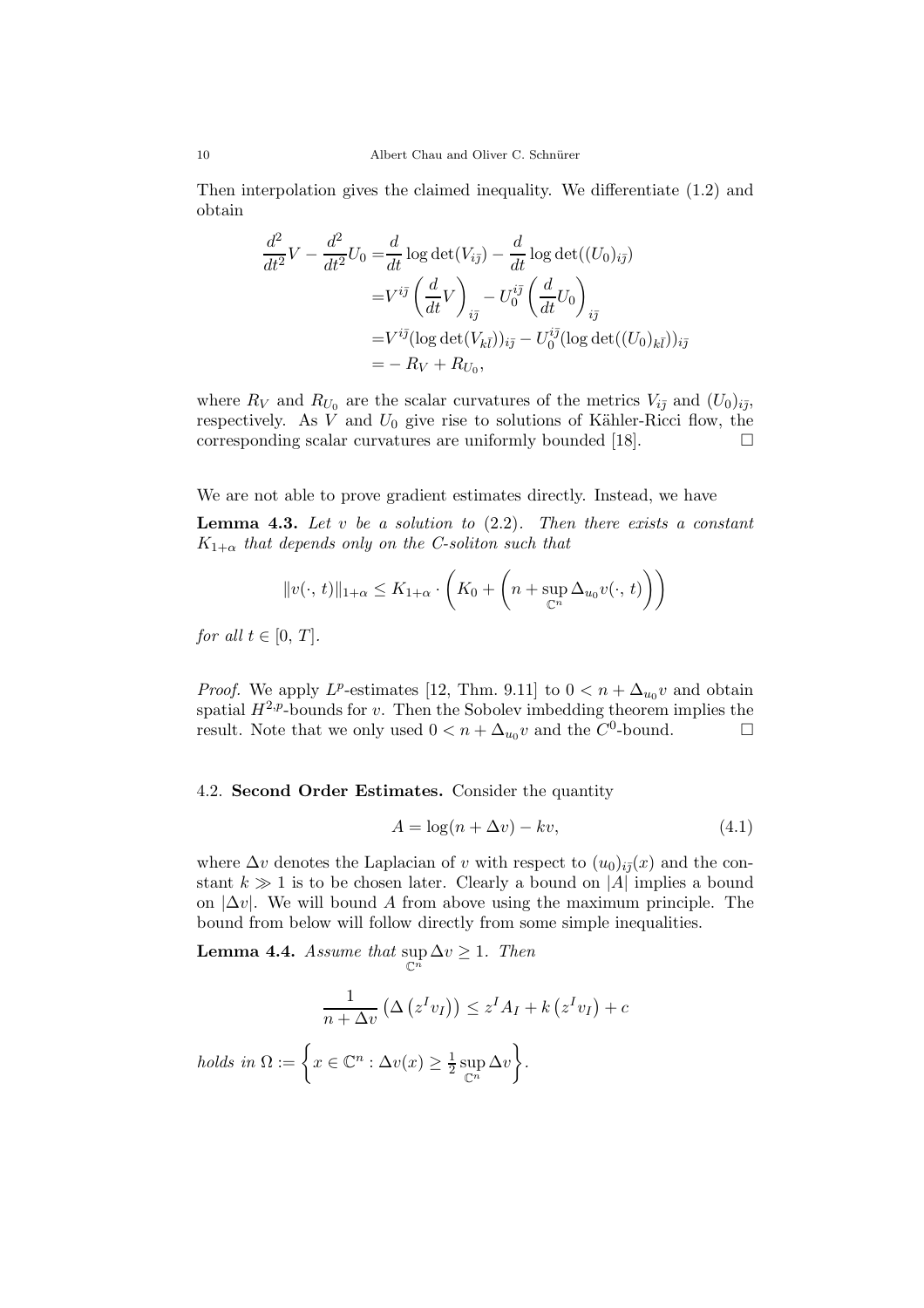*Proof.* We compute

$$
\Delta (z^I v_I) = (u_0)^{l\bar{k}} (z^i v_i + z^{\bar{j}} v_{\bar{j}})_{l\bar{k}} \n= (u_0)^{l\bar{k}} (z^i_{,l} v_i + z^i v_{,il} + z^{\bar{j}} v_{,\bar{j}l})_{\bar{k}} \n\le (u_0)^{l\bar{k}} (z^i_{,l} v_{,i\bar{k}} + z^{\bar{j}}_{,k} v_{,j\bar{l}} + z^i v_{,l\bar{k}i} + z^{\bar{j}} v_{,l\bar{k}\bar{j}}) + c \cdot ||\nabla v||_0
$$
\n(4.2)

and

$$
z^{I} A_{I} = \frac{1}{n + \Delta v} z^{i} \left( (u_{0})^{l \bar{k}} v_{, l \bar{k}} \right)_{,i} + \frac{1}{n + \Delta v} z^{\bar{j}} \left( (u_{0})^{l \bar{k}} v_{, l \bar{k}} \right)_{, \bar{j}} - k z^{I} v_{I}. \quad (4.3)
$$

Note that  $z^i$ ,  $z^{\bar{j}}$ , and the Riemannian curvature tensor induced by  $u_0$  are bounded with respect to the metric  $((u_0)_{i\bar{i}})$ , see Remark C.3. This allows to estimate the terms obtained by interchanging the order of covariant differentiation.

We combine (4.2) and (4.3), and get in  $\Omega$ 

$$
\frac{1}{n + \Delta v} \Delta (z^I v_I) - z^I A_I
$$
\n
$$
\leq k z^I v_I + c \frac{\|\nabla v\|_0}{n + \Delta v} + \frac{1}{n + \Delta v} (u_0)^{l\bar{k}} \left( z^i_{,l} v_{i\bar{k}} + z^{\bar{j}}_{,\bar{k}} v_{\bar{j}l} \right) \tag{4.4}
$$
\n
$$
\leq k z^I v_I + c \frac{\Delta v}{n + \Delta v} + c \frac{1}{n + \Delta v}.
$$

Here we have used that at a fixed point, we can always choose holomorphic coordinates such that  $(u_0)^{l\bar{k}} = \delta^{l\bar{k}}$  and  $v_{i\bar{k}} = 0$  for  $i \neq k$ , so we get

$$
(u_0)^{l\bar{k}}\left(z^i_{,l}v_{i\bar{k}}+z^{\bar{\jmath}}_{,\bar{k}}v_{\bar{\jmath}l}\right)\leq c\Delta v+c
$$

and deduce the second inequality in (4.4). In such coordinates, the terms  $1 + v_{i\bar{i}}$  are positive for each i and are simply the eigenvalues of the tensor  $(u_0)_{i\bar{j}}+v_{i\bar{j}}$  with respect to metric  $(u_0)_{i\bar{j}}=\delta_{i\bar{j}}$ . Finally, in passing to the last line of  $(4.4)$ , we have used Lemma 4.3.

We are now in a position to prove the following

**Lemma 4.5.** *There is a constant*  $K_2 > 0$  *such that*  $|\Delta v(x, t)| \leq K_2$  *for all*  $(x, t) \in \mathbb{C}^n \times \in [0, T].$ 

*Proof.* For the proof of the upper bound for  $\Delta v$ , we will only consider those  $(x, t) \in \mathbb{C}^n \times [0, T]$  such that sup  $\mathbb{C}^n \times \overline{\{t\}}$  $\Delta v > 1$  and  $\Delta v(x, t) > \frac{1}{2} \sup_{\mathbb{C}^n} \Delta v(\cdot, t)$ . Thus, we can use Lemmata 4.3 and 4.4. We compute the evolution equation for A, interchange fourth covariant derivatives and use [3, p. 264] to estimate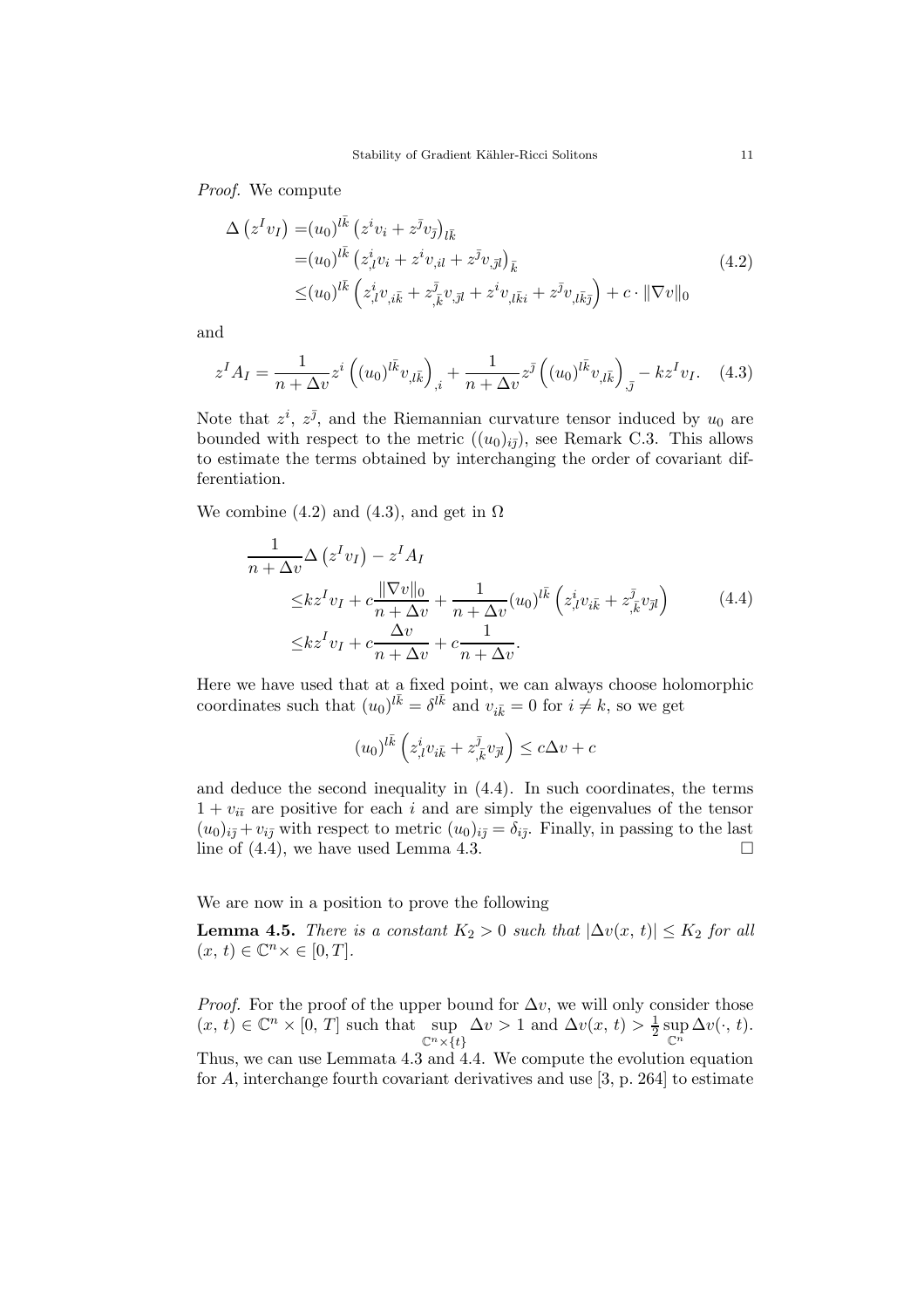third derivatives

$$
\frac{dA}{dt} - \tilde{\Delta}A \le \frac{1}{n + \Delta v} \frac{d\Delta v}{dt} - k \frac{dv}{dt} - (k - c)\tilde{v}^{i\bar{j}}(u_0)_{i\bar{j}} \n- \frac{1}{n + \Delta v} \left( \Delta \frac{dv}{dt} - \frac{1}{2} \Delta \left( z^I v_I \right) \right) + nk,
$$

where  $\tilde{\Delta}$  denotes the Laplacian in the metric  $\tilde{v}_{i\bar{j}}(x,t)=(u_0)_{i\bar{j}}(x) + v_{i\bar{j}}(x,t)$ with inverse  $\tilde{v}^{i\bar{j}}$ . We use the geometric-arithmetic means inequality and

$$
\left(\sum_{i=1}^n \frac{1}{\lambda_i}\right)^{n-1} \ge \frac{1}{n} \sum_{i=1}^n \lambda_i \cdot \prod_{i=1}^n \frac{1}{\lambda_i}, \quad \lambda_i > 0,
$$

which is proved easily as we may assume that  $1 = \lambda_1 \leq \lambda_2 \leq \ldots \leq \lambda_n$ , to obtain

$$
(n + \Delta v) \ge \left[\frac{\det(\tilde{v}_{i\bar{j}})}{\det((u_0)_{i\bar{j}})}\right]^{\frac{1}{n}} = e^{\frac{1}{n}\left(-\frac{1}{2}z^I v_I + \frac{dv}{dt}\right)},
$$
  

$$
\tilde{v}^{i\bar{j}}(u_0)_{i\bar{j}} \ge \frac{1}{c(n)}\left[(n + \Delta v) \cdot e^{\frac{1}{2}z^I v_I - \frac{dv}{dt}}\right]^{\frac{1}{n-1}}.
$$

We apply Lemma 4.4 and estimate

$$
\frac{dA}{dt} - \tilde{\Delta}A \le \frac{1}{n + \Delta v} \frac{d\Delta v}{dt} - k\frac{dv}{dt} - (k - c)\tilde{v}^{i\bar{j}}(u_0)_{i\bar{j}} \n- \frac{1}{n + \Delta v} \Delta \frac{dv}{dt} + \frac{1}{2}z^I A_I + \frac{1}{2}kz^I v_I + nk + c \n\le -(k - c)\tilde{v}^{i\bar{j}}(u_0)_{i\bar{j}} + \frac{1}{2}z^I A_I + \frac{1}{2}kz^I v_I + nk - k\frac{dv}{dt} + c \n\le -\frac{k - c}{c(n)} e^{\frac{1}{n - 1}(\frac{1}{2}z^I v_I - \frac{dv}{dt})}(n + \Delta v)^{\frac{1}{n - 1}} \n+ \frac{1}{2}z^I A_I + \frac{1}{2}kz^I v_I + nk - k\frac{dv}{dt} + c.
$$

Fixing  $k \gg 1$  so large that  $k - c$  is bounded below by some positive constant, the maximum principle can be applied to the evolution equation

$$
\frac{d}{dt}A - \tilde{\Delta}A \le -\frac{1}{c}e^{\frac{A-c}{n-1}} + \frac{1}{2}z^I A_I + c,
$$

implying the upper bound.

To prove a lower bound for  $\Delta v$ , we use coordinates as in Lemma 4.4. Our lower order estimates imply that  $\prod_{i=1}^{n} (1 + v_{ii})$  is bounded below by a positive  $i=1$ constant. The function  $v$  gives rise to a Kähler metric. So all the factors are positive. As we have seen that  $v_{i\bar{i}}$  is uniformly bounded above for each i, the lower bound follows.  $\Box$ 

**Corollary 4.6.** *There is a constant*  $K_1 > 0$  *depending only on*  $K_0$  *and*  $K_2$ *such that*  $||v(\cdot, t)||_1 < K_1$  *for all*  $t \in [0, T]$ *.*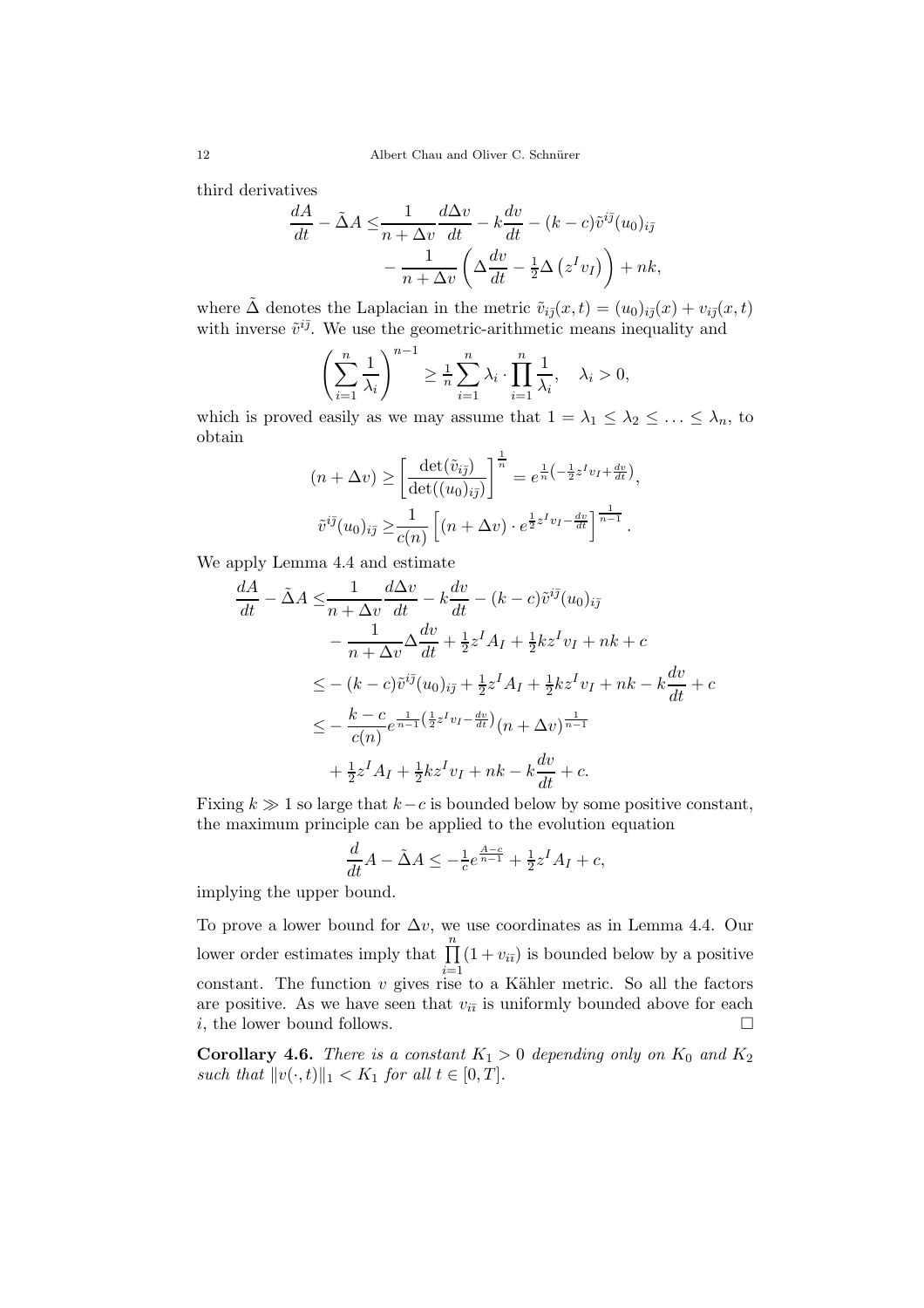*Proof.* Use Lemmata 4.1, 4.3 and 4.5. □

**Corollary 4.7.** *The metric*  $w_{i\bar{j}}(x,t) = v_{i\bar{j}}(x,t) + (u_0)_{i\bar{j}}(x)$  *is equivalent to*  $(u_0)_{i\bar{j}}(x)$  *for all*  $t \in [0, T]$ *. Moreover, the equivalence factor depends only on*  $K_0$ ,  $K_1$  *and*  $K_2$ .

*Proof.* This follows from the proof of Lemma 4.5.

4.3. **Higher Order Estimates and Long Time Existence.** Consider the quantities

$$
Q_3=\tilde{v}^{i\bar{\jmath}}\tilde{v}^{k\bar{l}}\tilde{v}^{r\bar{s}}v_{,i\bar{l}r}v_{,\bar{\jmath}k\bar{s}},
$$

and

$$
Q_4 = \tilde{v}^{i\bar{j}} \tilde{v}^{k\bar{l}} \tilde{v}^{r\bar{s}} \tilde{v}^{a\bar{b}} v_{,i\bar{l}r\bar{b}} v_{,\bar{j}k\bar{s}a},
$$

where the covariant differentiation is with respect to  $(u_0)_{i\bar{j}}$  and  $\tilde{v}^{i\bar{j}}$  represents the inverse of the time dependent metric  $\tilde{v}_{i\bar{j}}(x,t)=(u_0)_{i\bar{j}}(x) + v_{i\bar{j}}(x,t)$ . By the previous section, this norm is equivalent to that using  $(u_0)_{i\bar{j}}$ .

**Lemma 4.8.** *There are constants*  $K_3, K_4 > 0$  *depending only on*  $K_0, K_1$ *,*  $K_2$  *such that*  $|Q_3|_{C^0} < K_3$  *and*  $|Q_4|_{C^0} < K_4$  *for all*  $t \in [0, T]$ *.* 

*Proof.* The above estimates are known in the special case that  $v$  is a solution to (3.1) and have appeared in several places in various equivalent forms. We describe some of these briefly. Calabi first estimated  $|Q_3|_{C^0}$  for the elliptic Monge-Ampère equation on a compact manifold. This estimate was later used by Aubin [3] and by Yau [22] in proving the Calabi conjecture. Calabi's estimate was applied directly by Cao [6] to (3.1) and later by Shi [18] to (1.1). In [18] Shi goes further to estimate an appropriate second derivative of the solution to (1.1) and observes that this is equivalent to estimating the curvature tensor of the evolving metric. An equivalent estimate can be found in [9] where  $|Q_4|_{C^0}$  is estimated for (3.1).

In our case that  $v$  is a solution to  $(2.2)$ , we point out that it is straight forward to adapt the arguments of the authors cited above to our case.  $\Box$ 

Notice that while the estimates in Lemma 4.8 follow rather painlessly from the corresponding estimates for  $(3.1)$ , such is not the case for our laplacian estimate in Lemma 4.5. The difference is that in Lemma 4.8 we have already estimated all derivatives of lower order and second derivatives of the form  $v_{i\bar{\jmath}}$ , while in the case of Lemma 4.5 do not have gradient estimates a priori. This does not cause a problem in (3.1) while in our case it does.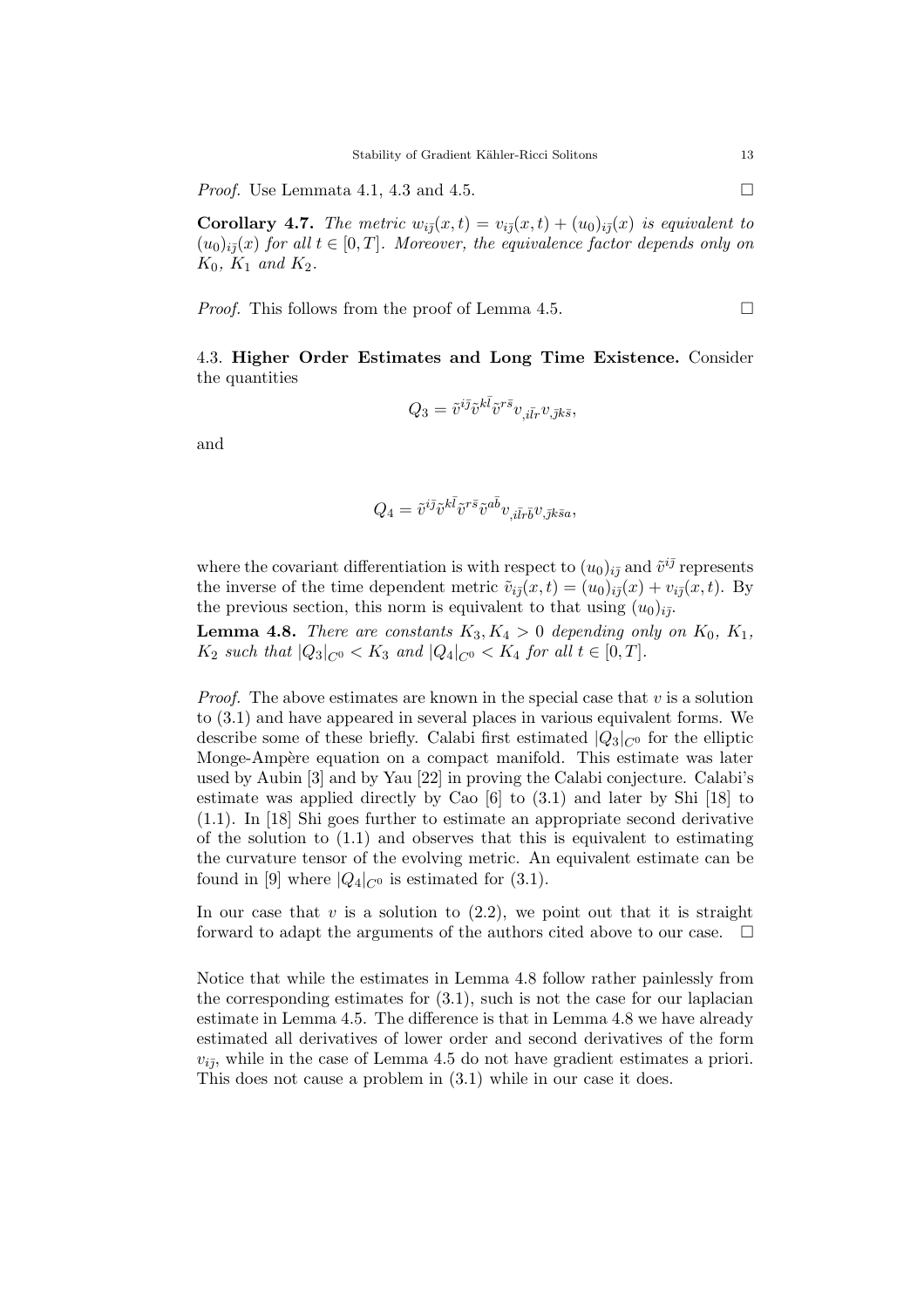Note that the a priori estimates obtained so far imply that for any  $t \in [0, T]$ ,  $n + \Delta_{u_0} v(\cdot, t) \in C^{\alpha}$  with uniform bounds. Thus elliptic Schauder theory implies that  $v(\cdot,t) \in C^{2+\alpha}$ . Differentiating (2.2) yields  $v_{i\bar{j}} \in C^{\alpha,\frac{\alpha}{2}}$  and  $v \in C^{2+\alpha,1+\frac{\alpha}{2}}$  with uniform bounds.

**Lemma 4.9.** *Let* v *be a solution to* (2.2) *and let*  $C^{k+\alpha,\frac{k}{2}+\frac{\alpha}{2}}$  *be the Hölder spaces on*  $\mathbb{C}^n$  *relative to the metric*  $\tilde{v}_{i\bar{j}}$ *. Then for every* k, v *is bounded in*  $C^{k+\alpha,\frac{k}{2}+\frac{\alpha}{2}}$  *independent of t.* 

*Proof.* We prove the respective result for Hölder spaces with respect to the background metric. The corresponding results in these Hölder spaces imply the claimed estimates. Consider an arbitrary coordinate neighborhood  $V_{\beta}$ with coordinates  $(z<sup>i</sup>)$  as in Definition 2.4. Differentiating  $(2.2)$  with respect to  $z<sup>i</sup>$  in this coordinates and rearranging terms gives

$$
\frac{d}{dt}v_i = \tilde{v}^{r\bar{s}}v_{,r\bar{s}i} - \frac{1}{2}(\hat{z}^I u_I)_i
$$
\n
$$
= \tilde{v}^{r\bar{s}}v_{,ir\bar{s}} - \frac{1}{2}\hat{z}^I v_{,iI} + (\tilde{v}^{r\bar{s}}R_{i\bar{s}r\bar{d}}\tilde{u}_0^{e\bar{d}}v_e - \frac{1}{2}\hat{z}_i^I u_I),
$$
\n(4.5)

where  $\hat{z}^i$  are the local components of the global vector field  $z^i$ . For covariant differentiation and the curvature tensor, we use the background metric  $(u_0)_{i\bar{j}}$ . We view (4.5) as a parabolic equation for  $v_i(x, t)$  on the coordinate domain  $V_\beta \times [0,\infty)$  with the third term on the right-hand side considered as a single inhomogeneous term. In what follows, all bounds stated will be independent of  $\beta$  and t. It is readily seen that our estimates from above provide us with a  $C^{\alpha, \frac{\alpha}{2}}$  bound for the coefficients and terms of (4.5). We may then apply standard parabolic Schauder estimates to obtain a  $C^{2+\alpha,1+\frac{\alpha}{2}}$ bound for  $v_i(x, t)$  in an interior domain of  $V_\beta$ . A standard bootstrapping argument [6] combined with the fact that the metric  $\tilde{v}_{i\bar{j}}$  has bounded geometry of order  $\infty$  then allows us to obtain a  $C^{k+\alpha,\frac{k}{2}+\frac{\alpha}{2}}$  bound on  $v(x,t)$  in  $V_{\beta}$ for all  $k$ . The lemma now follows readily from Definition 2.4.

**Corollary 4.10.** *The solution* v *is smooth and exists for all time. Moreover the metric*  $\tilde{v}_{i\bar{j}}(x,t)=(u_0)_{i\bar{j}}(x) + v_{i\bar{j}}(x, t)$  *remains equivalent to*  $(u_0)_{i\bar{j}}(x)$ *uniformly over all t and the curvature of*  $\tilde{v}_{i\bar{j}}(x, t)$  *remains bounded on*  $\mathbb{C}^n$ *independent of* t*.*

*Proof.* By our a priori estimates, it is straight forward to see that the curvature of the metric  $\tilde{v}_{i\bar{j}}(x, t)$  stays uniformly bounded on [0, T]. Corollary 4.7 implies that the metrics stay uniformly equivalent. Thus to prove the corollary it suffices to prove the assertion of long time existence. Moreover, long time existence for  $v$  follows from long time existence for  $(1.2)$  with initial condition  $\tilde{v}(x, 0) = u_0(x) + v(x, 0)$ . Begin by assuming that T is the maximal time up to which we have a smooth solution. Choosing a time  $T' < T$ arbitrarily close to T and applying Lemma 3.1 to the metric  $\tilde{v}_{i\bar{j}}(x,T')$ , we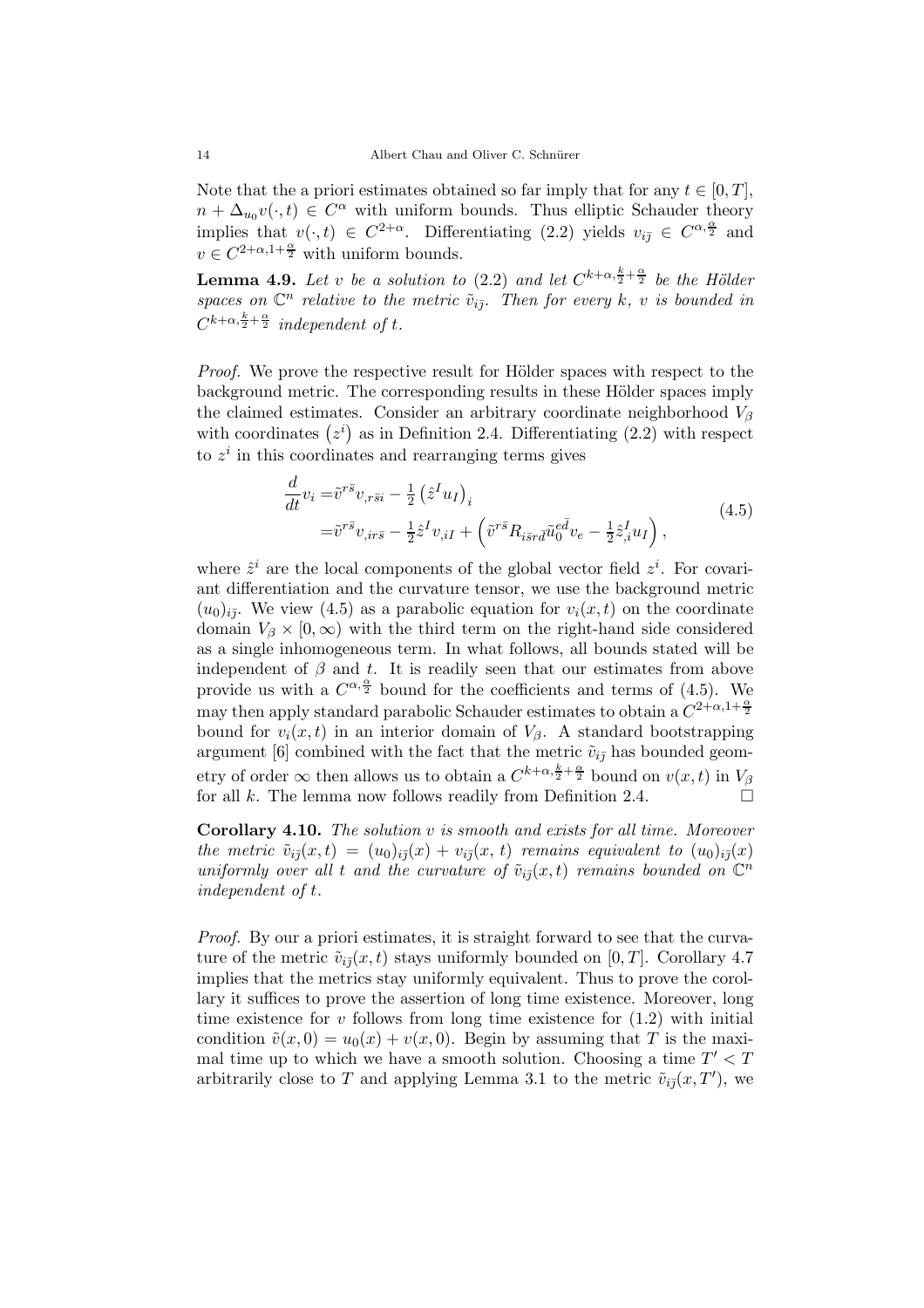may extend  $\tilde{v}$  past T as a solution to (1.2) thus arriving at a contradiction and thus proving the corollary.

#### 5. Barrier Construction

Before we can construct a barrier, we have to determine the precise asymptotic behavior of our soliton. According to [5], we may assume that the function  $\varphi(s) = \hat{u}'(s)$  fulfilling

$$
\varphi^{n-1}\varphi'e^{\varphi} = e^{ns},\tag{5.1}
$$

and

$$
\varphi(s) \to 0 \quad \text{for } s \to -\infty,
$$
\n(5.2)

where  $s = \log |z|^2$ , gives rise to our soliton. The second condition is required to obtain a smooth solution at the origin. We derive in Appendix B the following expansions for  $\varphi$  and its derivatives at infinity

$$
\varphi = ns + o(s),
$$
  
\n
$$
\varphi' = n + o(1),
$$
  
\n
$$
\varphi'' = \frac{n-1}{s^2} + o\left(\frac{1}{s^2}\right),
$$

and

$$
\varphi''' = -2\frac{n-1}{s^3} + o\left(\frac{1}{s^3}\right).
$$

In the following, we construct barriers in the case  $n \geq 2$ . Now, we assume that our perturbation  $u(x, 0)$  of the initial value is such that

$$
|u(x,0)| \le K \cdot \min\{1, s^{-\alpha}\}, \text{ where } s = 2\log|x|, \quad 0 < \alpha < 1.
$$

For our barrier we make the ansatz

$$
\varphi_b(s) = \varphi(s) \mp K s^{-1-\alpha} \alpha (2R)^{\alpha} \psi\left(\frac{s}{R}\right)
$$
\n(5.3)

with  $\varphi$  as above, that corresponds to the barrier

$$
\hat{b}(s) = \hat{u}_0(s) \pm \int\limits_s^\infty K \sigma^{-1-\alpha} \alpha(2R)^\alpha \psi\left(\frac{\sigma}{R}\right) d\sigma.
$$

Here  $\psi$  is a smooth monotone function such that

$$
\psi(s) = \begin{cases} 0 & \text{if } s \le 1, \\ 1 & \text{if } s \ge 2. \end{cases}
$$

Assume from now on that  $R \geq \frac{1}{2}$ . It is straight-forward to check that  $\hat{b}(s)$ lies above/below our perturbed initial value.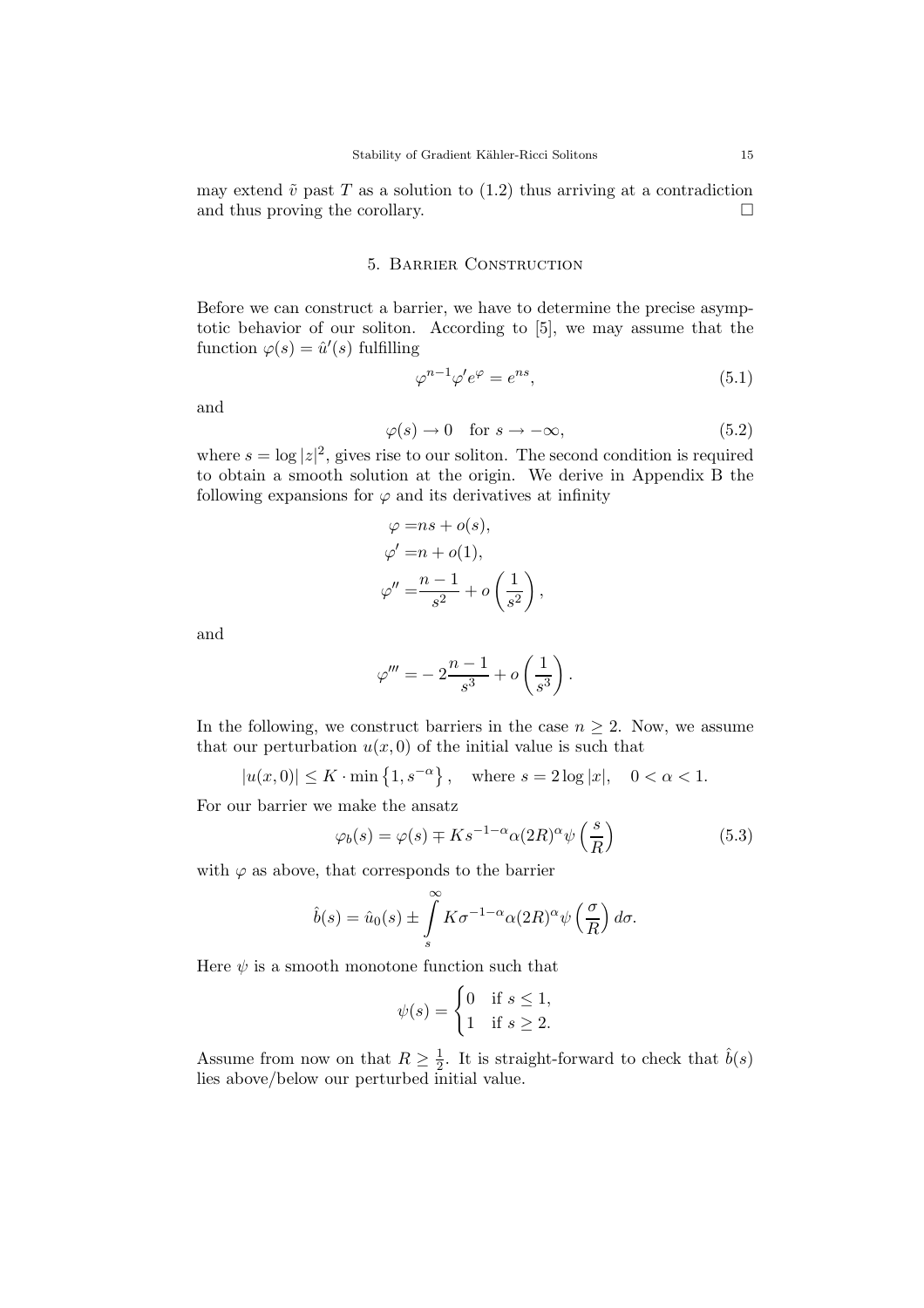To prove that for  $R \gg 1$  fixed sufficiently large

 $\varphi_b > 0, \quad \varphi'_b > 0, \quad \varphi_b - \varphi'_b > 0, \quad \varphi''^2_b - \varphi_b \varphi''^2_b > 0, \quad \varphi''^2_b - \varphi'_b \varphi'''^2_b > 0$  (5.4) is again a technical calculation, we refer to Appendix C.

Note that it is essentially the integrability condition for  $\varphi_b$  and not (5.4) that determines the possible exponents in the decay condition.

For  $n = 1$ , our method does not seem to work. In this case,  $\varphi(s)$  is even explicitly known to be  $log(1+e^s)$ , but

$$
\varphi''^2 - \varphi'\varphi''' = e^{-s} + O\left(e^{-2s}\right)
$$

seems to exclude such a barrier construction. For results concerning longtime behavior of solutions to Ricci flow in the corresponding real dimension 2, we refer to [14, 21].

#### 6. Convergence to Zero

In this section we prove Theorem 1.2. We use the radially symmetric decaying barriers constructed in Section 5 to enclose our initial perturbation from above and from below. By smoothly evolving our barriers and perturbed initial value using (2.2) for all time, the maximum principle of [10] implies that our perturbation will converge to zero provided such is true of our barriers. In particular, the perturbed soliton converges back to the original soliton as  $t \to \infty$ . We will only show that the upper barrier converges back to the original soliton. Studying the behavior during Kähler-Ricci flow is simpler for the barriers as they are rotationally symmetric and decaying in  $|z|$ .

**Lemma 6.1.** *Let* b *be the upper (lower) barrier constructed in Section 5. Then (2.2) with initial condition* b *has a long time smooth solution, which we also denote by b, which converges to zero as*  $t \to \infty$  *in the*  $C^0$  *norm.* 

The proof is divided into several steps. We sketch the proof for the case of the upper barrier and note that the case of the lower barrier is similar. Part of the argument is a modification of the convergence proof in [17]. We first show that the condition that b initially decays monotonely in  $|z|$  is preserved for all time, so we get especially  $b(0, t) \ge b(x, t)$  for all  $(x, t) \in \mathbb{C}^n \times [0, \infty)$ . We do this in Lemma 6.2. The strong maximum principle then guarantees that sup<sub> $\cap$ </sub> b is strictly decreasing in t. In fact, we claim that b must converge to a constant. This can be seen as follows. In view of our a priori estimates, we can find for every sequence  $t_n \to \infty$  a subsequence, again denoted by  $t_n$ , such that the maps

$$
\mathbb{C}^n \times [-t_n, \infty) \ni (x, t) \mapsto b(x, t + t_n)
$$

converge locally uniformly in any  $C^k$ -norm to a smooth function  $b^\infty(x, t)$ satisfying the evolution equation (2.2) everywhere in  $\mathbb{C}^n \times \mathbb{R}$ . Moreover,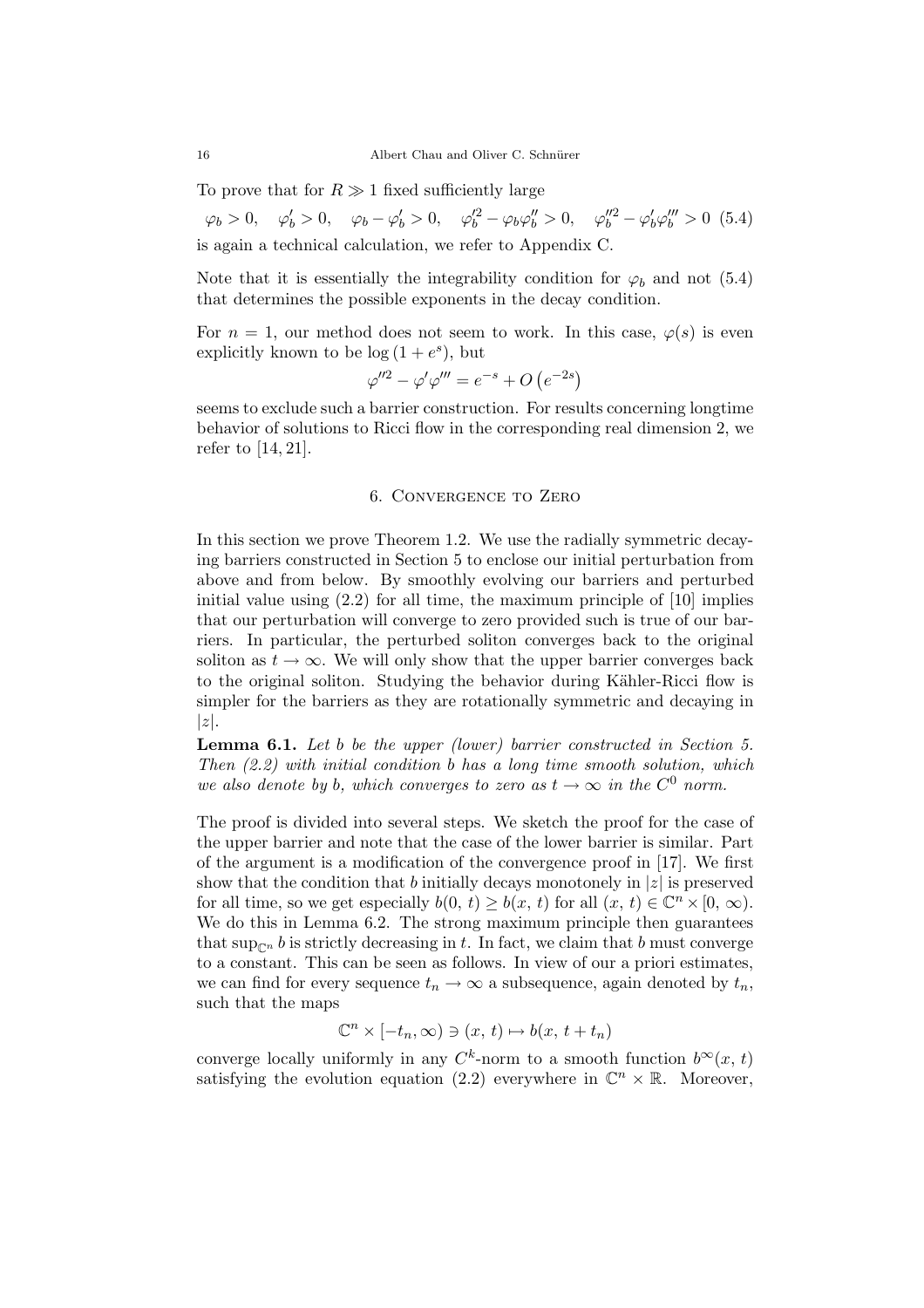since the oscillation of b decreases strictly in time by the strong maximum principle [1], it must converge to some nonnegative constant. In other words, the limit solution  $b^{\infty}(x, t)$  has nonnegative oscillation which is constant in time. But it is easy to see that the rotational symmetry and decay condition on  $b(x, t)$  also holds for  $b^{\infty}(x, t)$  and thus by the strong maximum principle, the oscillation of  $b^{\infty}(x,t)$  cannot be a positive constant. Thus  $b^{\infty}(x,t)$  is constant in space. The monotonicity of  $b(0, t)$  shows that this constant is independent of the chosen subsequence and hence b actually converges to a constant. In Corollary 6.4 we show that during the evolution the  $L^p$ -norm, for some  $p \geq 2$ , of b is dominated by its value at  $t = 0$ . We compute the  $L^p$ -norm with respect to an evolving volume form which stays uniformly equivalent to the volume form for the initial soliton metric, thus the integral of any positive constant over  $\mathbb{C}^n$  with respect to this volume form for fixed t is infinite. By Remark C.4, the  $L^p$ -norm is finite for  $t=0$  provided  $p > \frac{n+1}{\alpha}$ with  $\alpha$  as in Section 5. So b has to converge uniformly to zero on compact subsets of  $\mathbb{C}^n$  as  $t \to \infty$ . Note that the monotonicity in |z| is preserved during the evolution and when we extract subsequences. Moreover,  $b(0, t)$ is decreasing in t. So  $b(0, t)$  has to converge to zero and it follows that the perturbed soliton converges back to the original soliton in  $C<sup>n</sup>$ .

**Lemma 6.2.** *Let* b *be the upper barrier constructed in Section 5. Then* b *stays rotationally symmetric and the property that* b *decays in* |z| *is preserved during the evolution of* b *by* (2.2)*.*

It is quite evident that this lemma is true. Thus, we defer it's proof to Appendix A.

**Lemma 6.3.** Let  $u_0$  be a C-potential and b a barrier as constructed in *Section 5. Then there exists a metric*  $a_{i\bar{\jmath}}$ *, uniformly equivalent to*  $(u_0)_{i\bar{\jmath}}$  *and*  $(u_0)_{i\bar{i}} + b_{i\bar{j}}$ *, such that for b evolving according to (2.2), we have* 

$$
\int_{\mathbb{C}^n} |b(t)|^p \det(a_{i\bar{j}}(t)) \equiv I_p(t) \le I_p(0)
$$

*for*  $p \geq 2$  *and*  $t \geq 0$ *.* 

*Proof.* Interpolating between the two determinants in (2.2) and using upper indices to denote inverses, we get

$$
\frac{d}{dt}b = \log \det((u_0)_{i\bar{j}} + b_{i\bar{j}}) - \log \det((u_0)_{i\bar{j}}) + \frac{1}{2}z^I b_I
$$
  
= 
$$
\int_0^1 ((u_0)_{\cdot\cdot} + \tau b_{\cdot\cdot})^{i\bar{j}} d\tau b_{i\bar{j}} + \frac{1}{2}z^I b_I
$$
  
\equiv  $a^{i\bar{j}}b_{i\bar{j}} + \frac{1}{2}z^I b_I$ .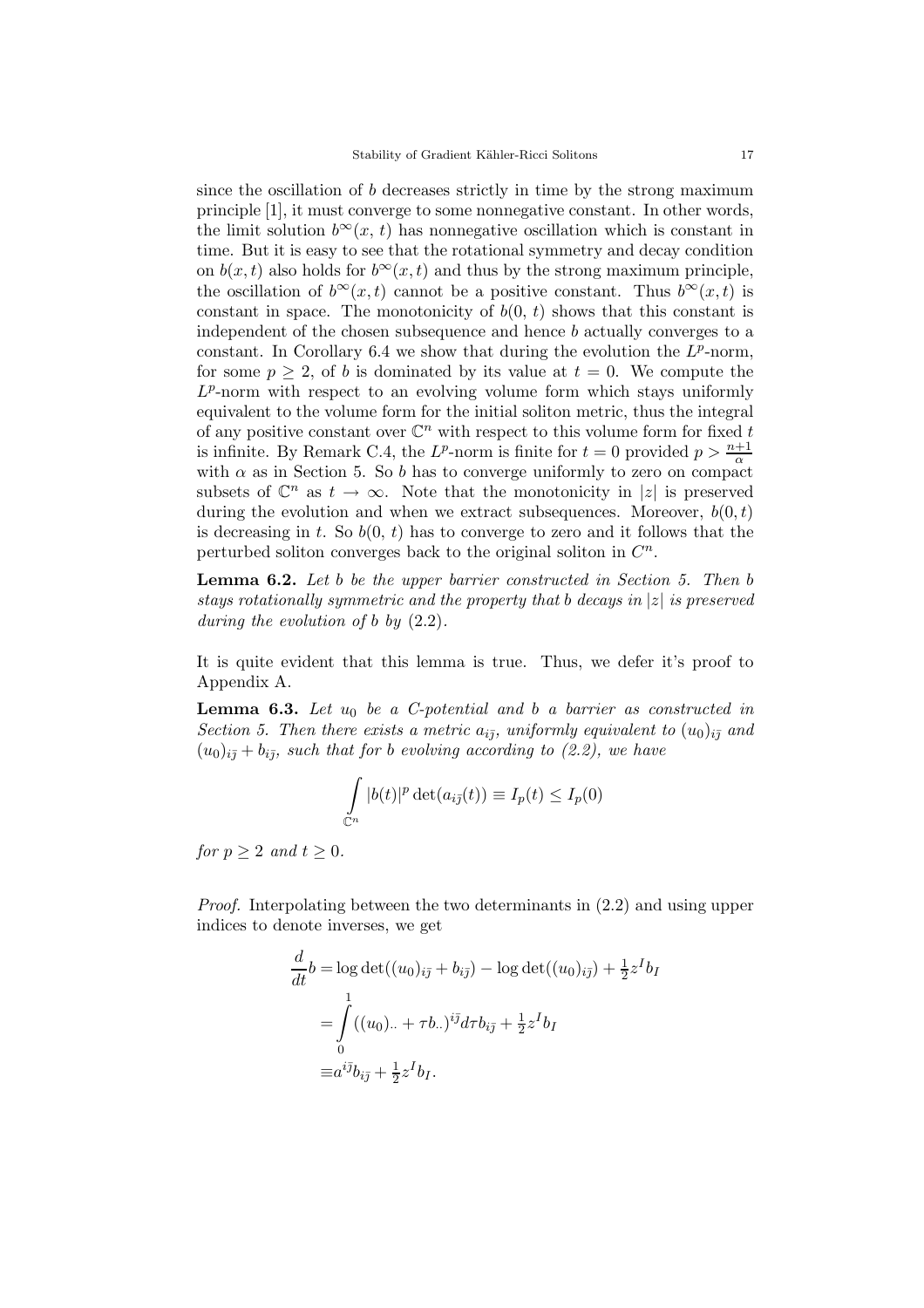Now we define  $(a_{i\bar{j}})$  to be the inverse of  $(a^{i\bar{j}})$ . By definition,  $(a_{i\bar{j}})$  is uniformly equivalent to  $(u_0)_{i\bar{j}}$  and  $(u_0+b)_{i\bar{j}}$  as these two metrics stay uniformly equivalent during the evolution. For showing the definiteness of terms like  $\frac{d}{dt}(u_0)_{i\bar{j}}$ and  $\frac{d}{dt}((u_0)_{i\bar{j}}+b_{i\bar{j}})$ , it will be convenient to substitute so that we almost come back to the original evolution equation (1.2). Set  $\underline{b}(x, t) := b\left(e^{-\frac{1}{2}t}x, t\right),$  $u_0(x,t) := u_0\left(e^{-\frac{1}{2}t}x,t\right)$ . This implies that  $(u_0 + b)(x, t) = B(x, t) + \frac{1}{2}nt^2$ , where  $B = B(u_0 + b)$  is as in (1.2). As the metric  $B_{i\bar{j}}$  has positive holomorphic bisectional curvature for  $t = 0$  (Appendix C), this is preserved during the evolution [18], so the Ricci curvature also stays positive definite. From (1.1), we obtain that

$$
\frac{d}{dt}(\underline{u}_0 + \underline{b})_{i\bar{j}} \le 0 \text{ and similarly } \frac{d}{dt}(\underline{u}_0)_{i\bar{j}} \le 0 \tag{6.1}
$$

in the sense of matrices. The second inequality follows by noting that  $(\underline{u}_0)_{i\bar{i}} = (U_0)_{i\bar{i}}$  and thus also corresponds to a solution to the (3.2) with positive holomorphic bisectional curvature. The chain rule and the transformation formula for integrals imply that

$$
I_p(t) = \int\limits_{\mathbb{C}^n} |\underline{b}|^p \det(\underline{a}_{ij})
$$

as  $\det(a_{i\bar{j}})=e^{-nt}\det(\underline{a}_{i\bar{j}})$  and the volume elements differ by a factor  $e^{nt}$ . Here  $(\underline{a}_{i\bar{\jmath}})$  is the inverse of

$$
\int\limits_0^1 ((\underline{u}_0)_+ + \tau \underline{b}_\cdot)^{i\bar{j}} d\tau.
$$

Note that

$$
(\underline{u}_0)_{i\bar\jmath}+\tau \underline{b}_{i\bar\jmath}=\tau((\underline{u}_0)_{i\bar\jmath}+\underline{b}_{i\bar\jmath})+(1-\tau)(\underline{u}_0)_{i\bar\jmath}
$$

and we get from (6.1)

$$
\frac{d}{dt}\left((\underline{u}_0)_{i\bar{j}} + \tau \underline{b}_{i\bar{j}}\right) \leq 0.
$$

As  $(a_{i\bar{i}})$  is obtained by taking the inverse of this matrix, integrating, and taking the inverse once more, the definiteness for the time derivative is inverted twice, so  $\frac{d}{dt}\underline{a}_{i\bar{j}} \leq 0$ . Finally,  $(\underline{a}_{i\bar{j}})$  is positive definite, so it follows that

$$
\frac{d}{dt}\det(\underline{a}_{i\bar{j}}) \le 0.
$$
\n(6.2)

It is not obvious, whether  $I_p(t)$  is differentiable with respect to t or not. Therefore, we define for radii  $R > 0$ 

$$
I_{p,R}(t) := \int\limits_{B_R} |\underline{b}|^p \det(\underline{a}_{i\overline{j}}).
$$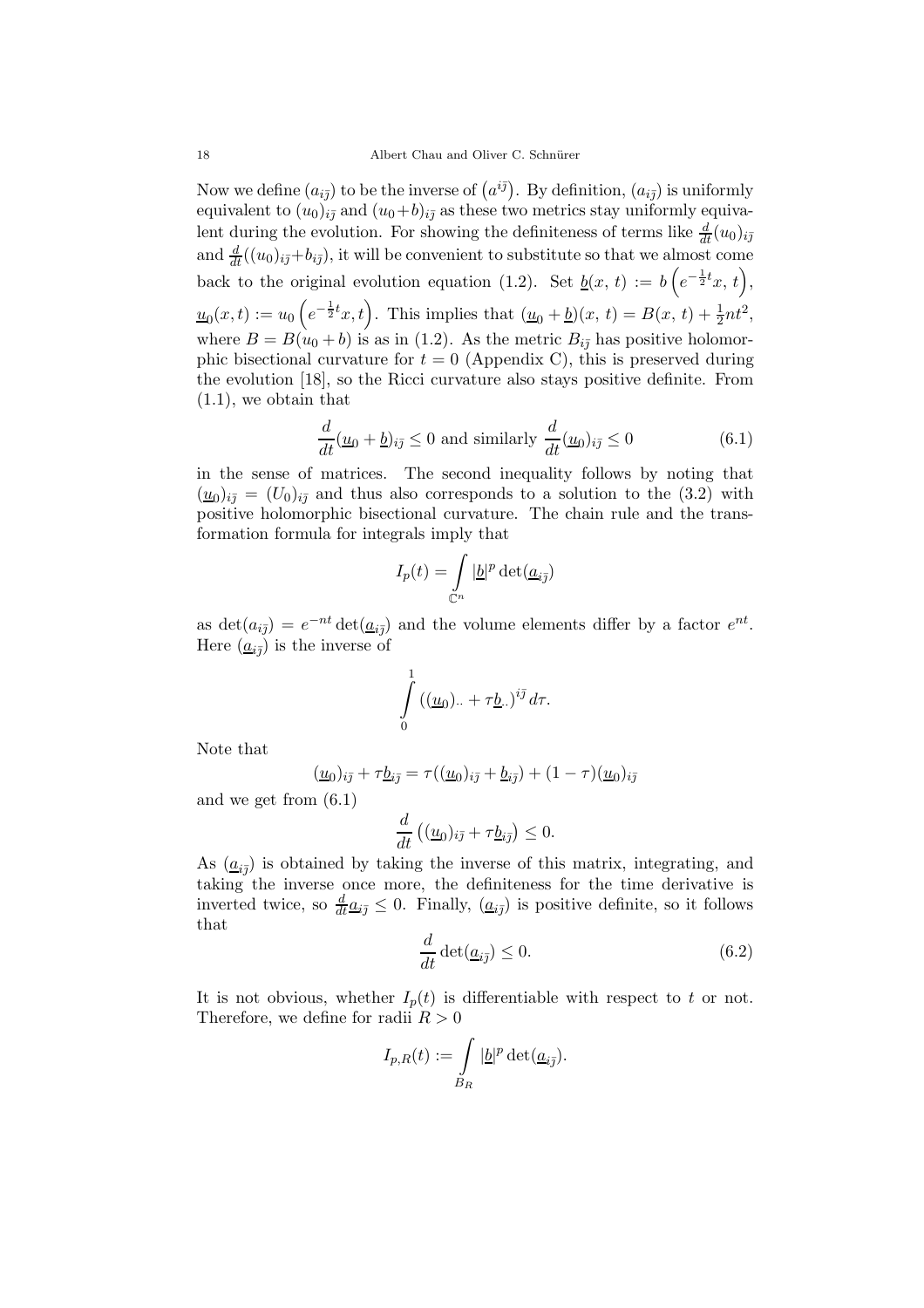In order to compute  $\frac{d}{dt}I_{p,R}(t)$ , we have to compute the evolution equation for  $\underline{b}$ ,

$$
\frac{d}{dt}\underline{b} = \log \frac{\det((\underline{u}_0)_{i\bar{j}} + \underline{b}_{i\bar{j}})}{\det((\underline{u}_0)_{i\bar{j}})} = \underline{a}^{i\bar{j}}\underline{b}_{i\bar{j}}.\tag{6.3}
$$

Using  $(6.2)$  and  $(6.3)$ 

$$
\frac{d}{dt}I_{p,R}(t) = \int_{B_R} p|\underline{b}|^{p-2}\underline{b}\left(\frac{d}{dt}\underline{b}\right) \det(\underline{a}_{i\bar{j}}) + \int_{B_R} |\underline{b}|^p \frac{d}{dt} \det(a_{i\bar{j}})
$$
\n
$$
\leq \int_{B_R} p|\underline{b}|^{p-2}\underline{b} \det(\underline{a}_{k\bar{l}})\underline{a}^{i\bar{j}}\underline{b}_{i\bar{j}}.
$$

To estimate further, we denote by g the real metric corresponding to  $(\underline{a}_{i\bar{\jmath}})$ , see e. g. [18], and obtain in real coordinates

$$
\frac{d}{dt}I_{p,R}(t) \le \int\limits_{B_R} p|\underline{b}|^{p-2} \underline{b} \Delta_g \underline{b} \sqrt{\det(g)} \, dx \equiv \int\limits_{B_R} p|\underline{b}|^{p-2} \underline{b} \Delta_g \underline{b} \, d\mu_g.
$$

We apply the divergence theorem and use  $\nu$  to denote the exterior unit normal to  $B_R$  with respect to the metric g which coincides with  $\frac{x}{|x|}$  up to a positive factor

$$
\frac{d}{dt}I_{p,R}(t) \leq -\int\limits_{B_R} p(p-1)|\underline{b}|^{p-2}\langle \nabla \underline{b}, \nabla \underline{b}\rangle_g d\mu_g + \int\limits_{\partial B_R} p|\underline{b}|^{p-2}\underline{b}\langle \nabla \underline{b}, \nu \rangle_g d\mathcal{H}_g^{2n-1}.
$$

Here we used suggestive invariant notation. We apply Lemma 6.2 to see that the boundary integral is non-positive and get  $I_{p,R}(t_1) \geq I_{p,R}(t_2)$  for  $0 \le t_1 \le t_2$ . Finally, we let  $R \to \infty$  and obtain the claimed inequality.  $\square$ 

**Corollary 6.4.** *Let*  $u_0$  *be a C-soliton and*  $b : \mathbb{C}^n \to \mathbb{R}$  *the barrier constructed in Section 5.* Assume that  $p \geq 2$  *is chosen such that the*  $L^p$ -norm

$$
||b||_{L^p} := \int_{\mathbb{C}^n} |b|^p \det((u_0)_{i\bar{j}} + b_{i\bar{j}})
$$

*is finite for*  $t = 0$ *. Then the*  $L^p$ -norm of b *stays uniformly bounded when* b *evolves by K¨ahler-Ricci flow (2.2)*

$$
||b(t)||_{L^p} \leq c \cdot ||b(0)||_{L^p},
$$

*where the constant depends only on the uniform equivalence of the metrics*  $(u_0)_{i\bar{j}}$  and  $(u_0)_{i\bar{j}} + b_{i\bar{j}}$  *that is guaranteed during the evolution.* 

*Proof of Lemma 6.1 and Theorem 1.2.* Lemmata 6.2 and 6.4 together with the arguments at the beginning of the section complete the proof of Lemma 6.1 and thus of Theorem 1.2.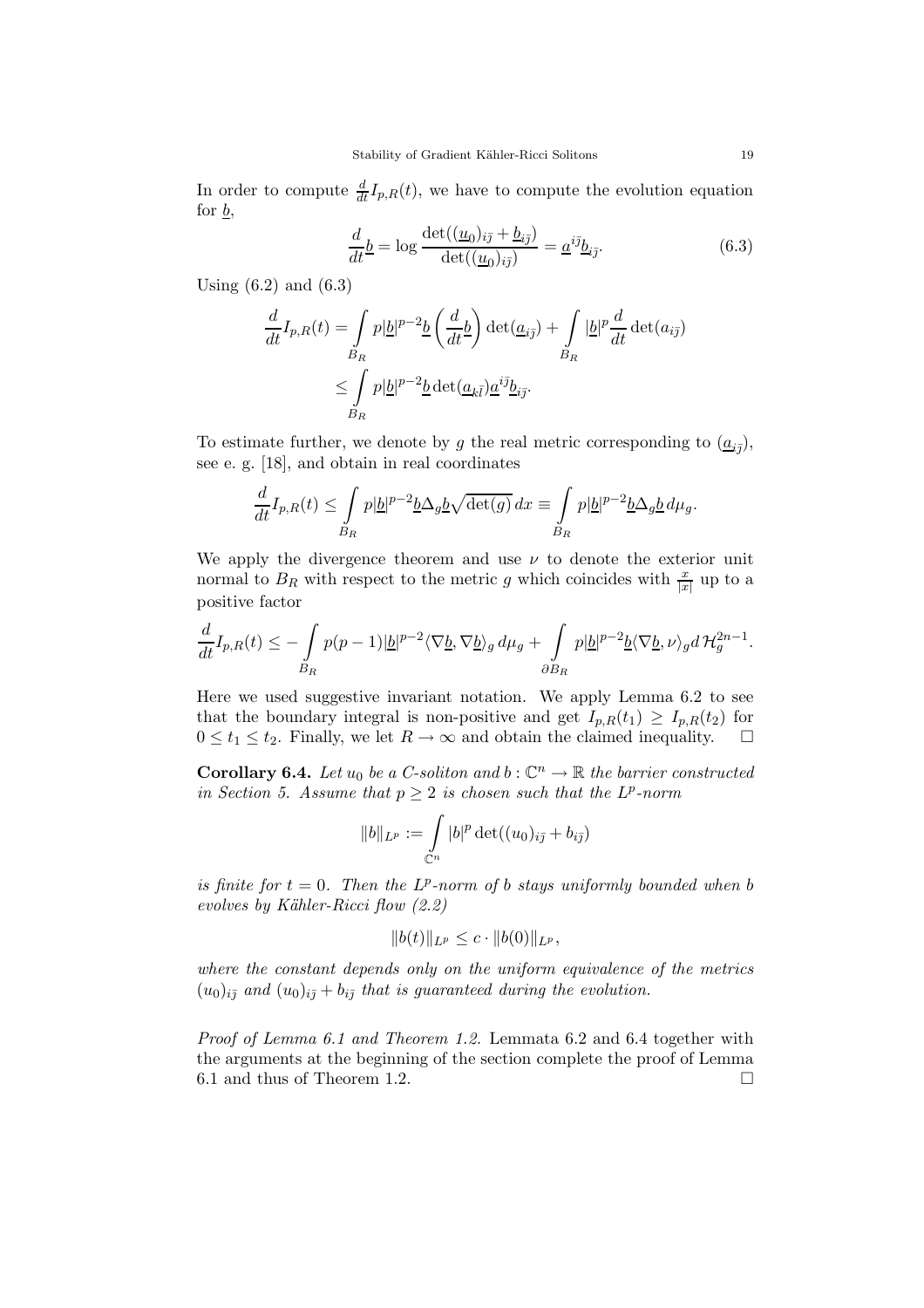#### Appendix A. Preserving Monotonicity

*Proof of Lemma 6.2.* It is clear that the rotational symmetry is preserved during the evolution.

If b is not a monotone decaying function of |z| for all  $t > 0$ , we choose  $0 \leq T < \infty$  maximal such that b is monotone decaying in |z| for  $t \in [0, T]$ . Note that b is clearly monotone on a relatively closed subset in time. Our lemma follows if we can show that  $b$  stays monotone for a while after  $T$ . To simplify notation, we note, that applying (the independently proven) Lemma 6.3 to the time interval  $[0, T]$ , where b is monotone, yields that  $\lim b(|z|, T) = 0$ . A similar argument works if we don't use this fact, we  $|z|\rightarrow\infty$ 

just have to take into account the possibly different inf  $b(\cdot, T)$ .

First, we consider b on  $\mathbb{C}^n \setminus B_R(0)$  for  $R \gg 1$ . The radius R depends only on the fact, that certain coefficients in the ordinary differential equation are not too far from the corresponding values in the asymptotic expansion for the soliton. So the value of R depends only on  $b(\cdot, 0)$  and our initial soliton as the initial soliton and the perturbed soliton stay uniformly equivalent during the evolution. We have  $b(R, T) > 0$  as otherwise the strong maximum principle would imply  $b(\cdot, T) \equiv 0$ , so  $b(\cdot, t) \equiv 0$  for  $t > T$ , contradicting the maximality of  $T$ . Due to the uniformly bounded geometry during the evolution, there exists  $T^* > T$  such that  $\tilde{b}(R, t) - \frac{1}{2}\tilde{b}(R, T) \geq \frac{1}{c} > 0$  for  $t \in [T, T^*].$ 

Note that both  $u_0$  and  $\tilde{b} = u_0 + b$  solve (2.1). We consider  $u_0$  and b as functions of  $s = \log |z|^2$  and t and use  $\overline{u}_0$  and  $\overline{b}$  to indicate that. Equation (2.1) implies that

$$
\frac{d}{dt}\overline{u}_0 = \log \overline{u}_0'' + (n-1)\log \overline{u}_0' - ns + \overline{u}_0'
$$

and

$$
\frac{d}{dt}(\overline{u}_0+\overline{b})=\log(\overline{u}_0''+\overline{b}'')+(n-1)\log(\overline{u}_0'+\overline{b}')-ns+\overline{u}_0'+\overline{b}'.
$$

Considering the difference of these two evolution equations gives

$$
\frac{d}{dt}\overline{b} = \int\limits_0^1 \frac{1}{\overline{u}_0'' + \tau \overline{b}''} d\tau \cdot \overline{b}'' + (n-1) \int\limits_0^1 \frac{1}{\overline{u}_0' + \tau \overline{b}'} d\tau \cdot \overline{b}' + \overline{b}'.
$$

As  $\overline{u}'_0 = \varphi$  in the notation of Section B, we see that  $\overline{b}$  fulfills a parabolic equation of the form

$$
\frac{d}{dt}\overline{b} = \alpha \overline{b}'' + \beta \overline{b}',
$$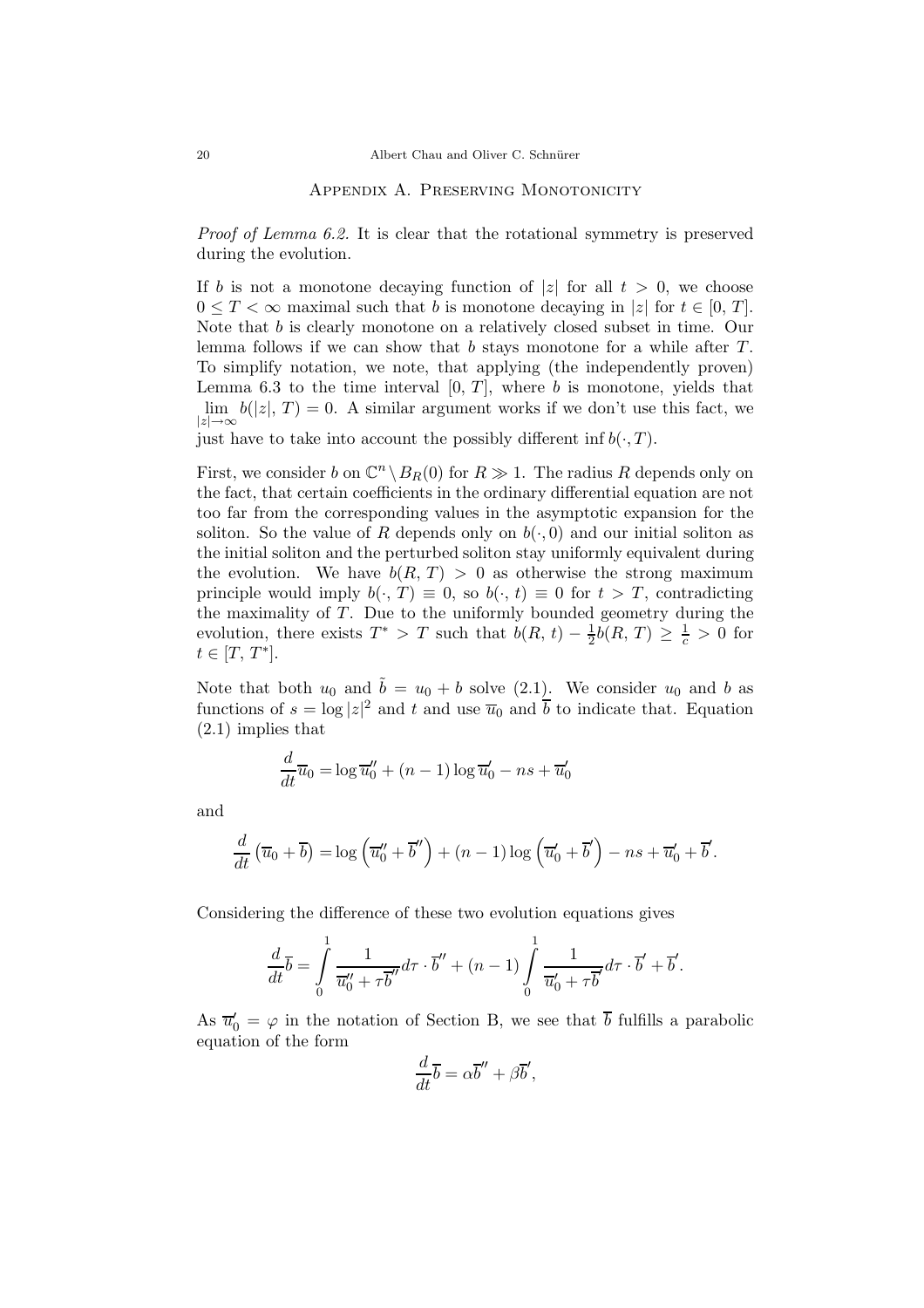where  $\alpha$ ,  $\beta$ ,  $\alpha^{-1} \in L^{\infty}((\log R^2, \infty))$  for  $R \gg 1$  fixed appropriately. As  $b(R, t) - \frac{1}{2}b(R, T) \geq \frac{1}{c} > 0$  for  $T \leq t \leq T^*$ , we can extend  $\alpha$ ,  $\beta$ , and  $\overline{b}$ from  $[\log \bar{R}^2,\infty] \times [T, T^*]$  to  $\mathbb{R} \times [T, T^*]$  as in the case with boundary in [2] and apply the result of this paper to see that for  $h \in (0, \frac{1}{2}b(R, T)),$  $\#\{r \geq R : b(r, t) = h\} = 1$  for fixed  $t \in (T, T^*]$ . This implies monotonicity for  $r \geq R$ .

It remains to prove that monotonicity is preserved for  $b > \frac{1}{2}b(R, t)$ . Similarly as above, we can fix a radius  $R_* > R$  and  $T_* > T$  such that  $b(R_*, t)$  $\frac{1}{2}b(R, T)$  for  $T \leq t \leq T_*$ . Fix  $\varepsilon > 0$  and assume that for  $t_0 \in [T, T_*]$ , there exist  $0 \leq r_1 < r_2 < R_*$  such that  $b(r_2, t_0) \geq b(r_1, t_0) + \varepsilon$  and  $t_0$  is chosen minimal with this property.  $b(r, t_0)$  tends to zero as  $r \to \infty$ . Choose  $r_3 > r_2$  minimal such that  $b(r_3, t_0) = \frac{1}{2}(b(r_1, t_0) + b(r_2, t_0))$  and  $r_0 < r_1$ maximal such that  $b(r_0, t_0) = \frac{1}{2}(b(r_1, t_0) + b(r_2, t_0))$  (if such an  $r_0$  exists). Set  $\Omega := B_{r_3} \setminus \overline{B}_{r_0}$  if  $r_0$  with this property exists, otherwise  $\Omega := B_{r_3}$ . From our assumptions, we get that

$$
{\rm osc}(b,\,t,\Omega):=\sup_{x\in\Omega}b(x,\,t)-\inf_{x\in\Omega}b(x,\,t)
$$

is strictly smaller than  $\varepsilon$  for  $T \leq t < t_0$  and equals  $\varepsilon$  for  $t = t_0$ . Note that for t close to  $t_0$ , b is close to  $\frac{1}{2}(\overline{b(r_1, t_0)} + b(r_2, t_0))$  on  $\partial\Omega$ . So  $b|_{\partial\Omega}$  does not "contribute" to the oscillation for t close to  $t_0$  and we get a contradiction to the strong maximum principle as a positive oscillation has to be strictly decreasing in time (Huisken, see e. g. [1]).

As  $\varepsilon$  was arbitrary, we see that monotonicity is preserved in  $B_{R_*}(0)$  for  $T \leq$  $t \leq T_*$ , so monotonicity is preserved everywhere for  $T \leq t \leq \min\{T^*, T_*\}$ and our lemma follows.

#### Appendix B. Asymptotic Soliton Behavior

**Lemma B.1.** *A solution*  $\varphi : \mathbb{R} \to \mathbb{R}$ ,  $\varphi = \varphi(s)$ , fulfilling

$$
\varphi^{n-1}\varphi' e^{\varphi} = e^{ns} \tag{B.1}
$$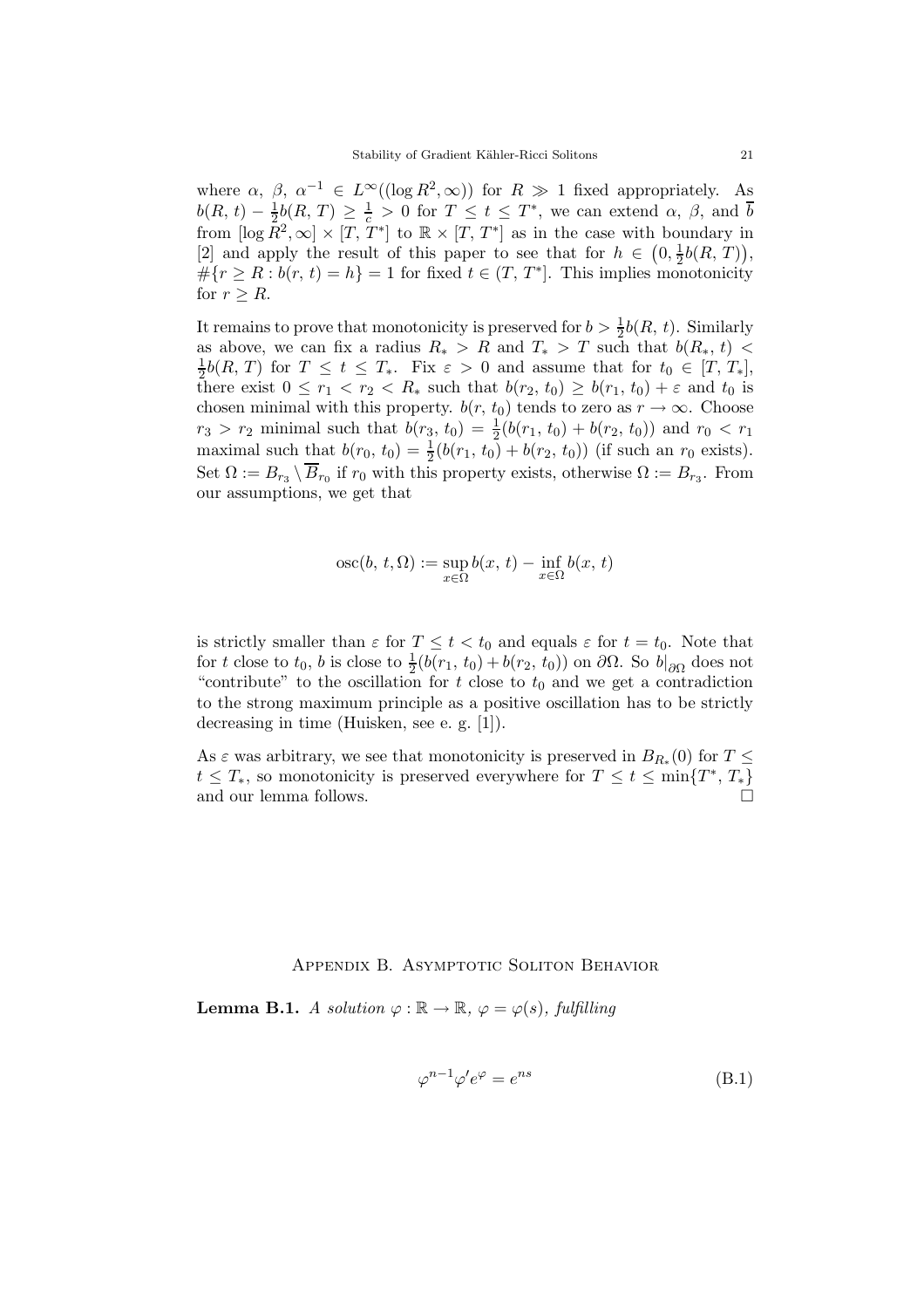and  $\varphi$  → 0 *for*  $s \to -\infty$  *has the following asymptotic behavior at infinity* 

$$
\varphi = ns - \log (n^{n} s^{n-1}) + (n - 1) \frac{\log (n^{n} s^{n-1})}{ns} + (n - 1) \frac{1}{ns}
$$
  
+  $\frac{1}{2}(n - 1) \frac{\log^{2} (n^{n} s^{n-1})}{n^{2} s^{2}} - (n - 1)(n - 2) \frac{\log (n^{n} s^{n-1})}{n^{2} s^{2}}$   
-  $\frac{1}{2}(n - 1)(3n - 5) \frac{1}{n^{2} s^{2}} + \frac{1}{3}(n - 1) \frac{\log^{3} (n^{n} s^{n-1})}{(ns)^{3}}$   
-  $\frac{1}{2}(n - 1)(3n - 5) \frac{\log^{2} (n^{n} s^{n-1})}{(ns)^{3}}$   
+  $(n - 1) (n^{2} - 6n + 7) \frac{\log (n^{n} s^{n-1})}{(ns)^{3}}$   
+  $\frac{1}{6}(n - 1) (11n^{2} - 46n + 47) \frac{1}{(ns)^{3}} + o\left(\frac{1}{s^{3}}\right),$   
 $\varphi' = n - \frac{n - 1}{s} - (n - 1) \frac{\log (n^{n} s^{n-1})}{ns^{2}} + (n - 1)(n - 2) \frac{1}{ns^{2}}$   
-  $(n - 1) \frac{\log^{2} (n^{n} s^{n-1})}{n^{2} s^{3}} + (n - 1)(3n - 5) \frac{\log (n^{n} s^{n-1})}{n^{2} s^{3}}$  (B.3)  
-  $(n - 1) (n^{2} - 6n + 7) \frac{1}{n^{2} s^{3}} + o\left(\frac{1}{s^{3}}\right),$   
 $\varphi'' = \frac{n - 1}{s^{2}} + 2(n - 1) \frac{\log (n^{n} s^{n-1})}{ns^{3}} - (n - 1)(3n - 5) \frac{1}{ns^{3}} + o\left(\frac{1}{s^{3}}\right),$   
(B.4)

*and*

$$
\varphi''' = -2\frac{n-1}{s^3} + o\left(\frac{1}{s^3}\right). \tag{B.5}
$$

We wish to emphasize that for the application we have in mind, we don't need the high precision of (B.2) explicitly. But as we are not only aiming for the asymptotic expansion for  $\varphi$ , but also for  $\varphi'$ ,  $\varphi''$  and  $\varphi'''$ , we have to compute the expansion for  $\varphi$  with high precision, as we have to use (B.1) and derivatives of this equation to determine derivatives of  $\varphi$  iteratively. Obviously, derivatives of the expansion of a function do not necessarily have to coincide with expansions of the derivatives. In our situation, however, these two operations commute. This is essentially due to the fact that  $\varphi$ satisfies (B.1).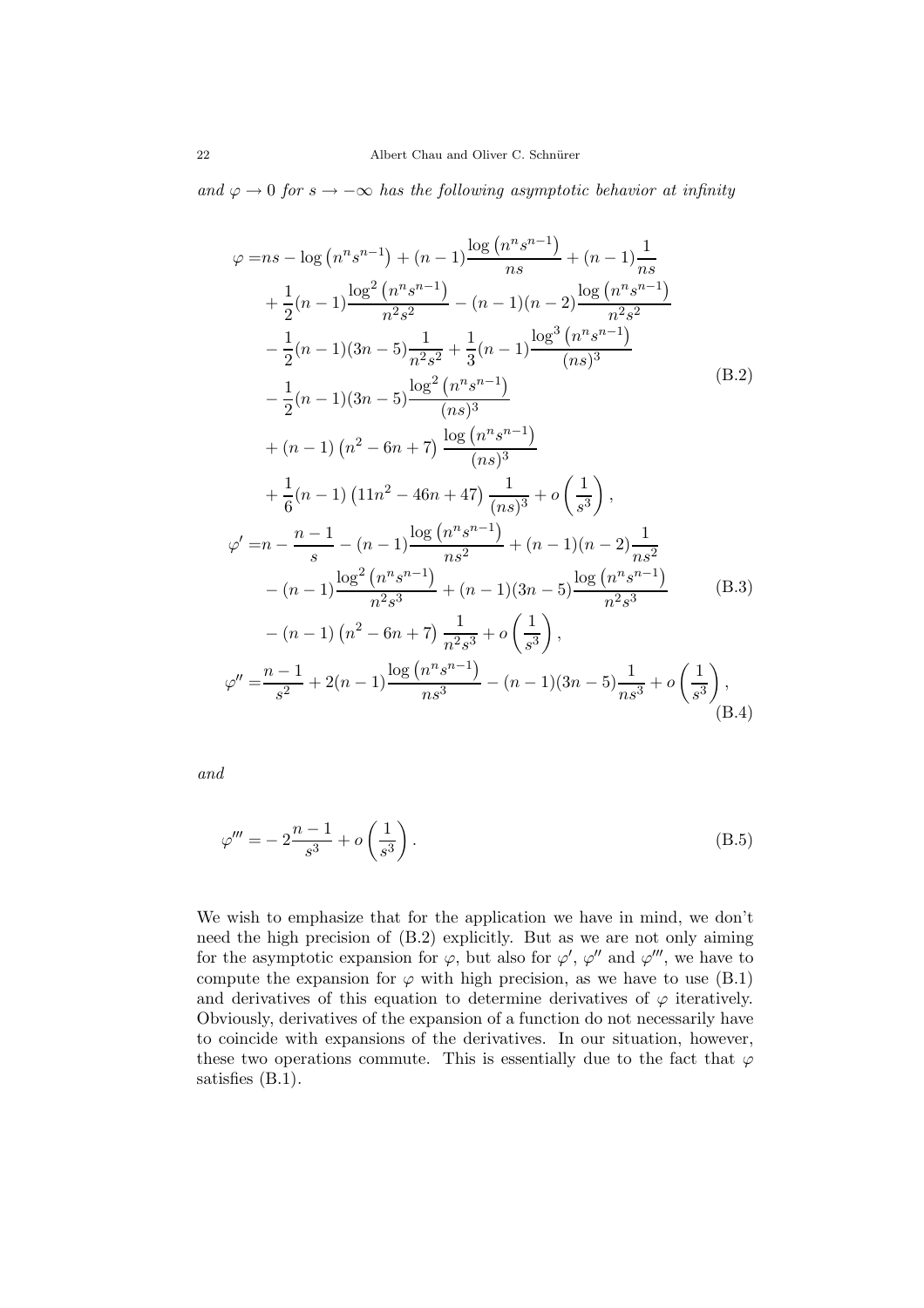*Proof.* We start as in [5]. Separation of variables, integration by parts and induction give

$$
\sum_{k=0}^{n-1}(-1)^{n-k-1}\frac{n!}{k!}\varphi^k e^{\varphi} = e^{ns} + (-1)^{n-1}n!,\tag{B.6}
$$

where the constant on the right-hand side is chosen such that  $\varphi(s) \to 0$  for  $s \to -\infty$ . From this formula, Cao deduces that

$$
\varphi(s) = ns + o(s)
$$
 and  $\varphi'(s) = n + o(1)$  for  $s \to \infty$ .

To get the asymptotic behavior of  $\varphi$  in (B.2), we can directly plug an appropriate ansatz for  $\varphi$  in (B.6) and obtain an expression for the next correction. This results in carrying out long computations with increasing precision.

To verify that the expansion (B.2) is correct, it is convenient to rewrite (B.6) as

$$
1+(-1)^{n-1}n!e^{-ns} = \left(\sum_{k=0}^{n-1}(-1)^{n-k-1}\frac{n!}{k!}\frac{\varphi^k}{n(ns)^{n-1}}\right)\left(n(ns)^{n-1}e^{\varphi-ns}\right).
$$

We note that (B.2) implies

$$
e^{\varphi - ns} n(ns)^{n-1} = 1 + (n-1) \frac{\log (n^n s^{n-1})}{ns} + \frac{n-1}{ns}
$$
  
+  $\frac{1}{2} n(n-1) \frac{\log^2 (n^n s^{n-1})}{n^2 s^2} + (n-1) \frac{\log (n^n s^{n-1})}{n^2 s^2}$   
-  $(n-1)(n-2) \frac{1}{n^2 s^2} + \frac{1}{6} (n-1) n(n+1) \frac{\log^3 (n^n s^{n-1})}{n^3 s^3}$   
-  $\frac{1}{2} (n-1) (n^2 - 2n - 1) \frac{\log^2 (n^n s^{n-1})}{n^3 s^3}$   
-  $(n-1) (n^2 - 3) \frac{\log (n^n s^{n-1})}{n^3 s^3}$   
+  $\frac{1}{2} (n-1) (n^2 - 8n + 11) \frac{1}{n^3 s^3} + o \left(\frac{1}{s^3}\right)$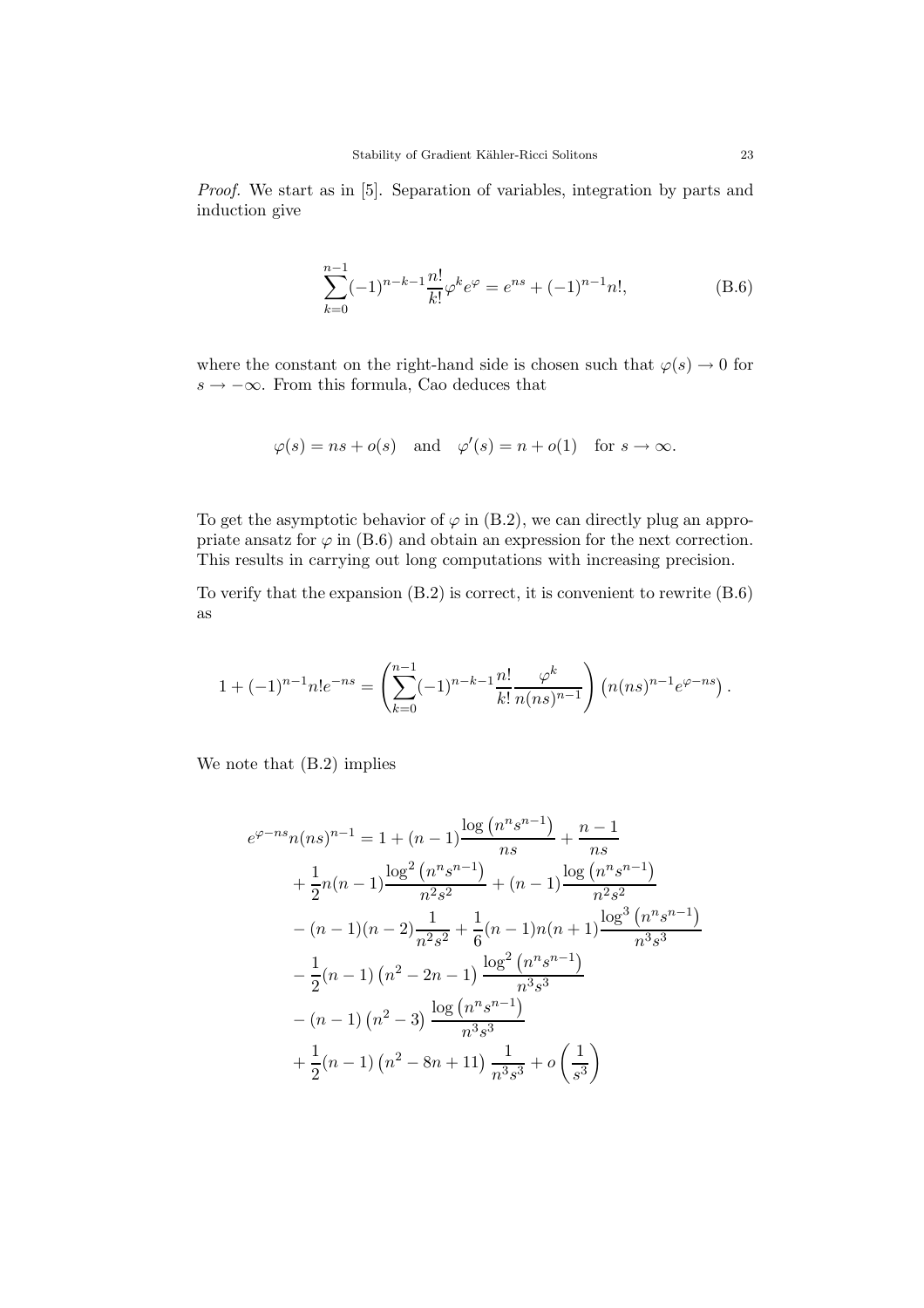and

$$
\sum_{k=0}^{n-1} (-1)^{n-k-1} \frac{n!}{k!} \frac{\varphi^k}{n(ns)^{n-1}} = 1 - (n-1) \frac{\log (n^n s^{n-1})}{ns} - \frac{n-1}{ns}
$$
  
+  $\frac{1}{2}(n-1)(n-2) \frac{\log^2 (n^n s^{n-1})}{n^2 s^2} + (n-1)(2n-3) \frac{\log (n^n s^{n-1})}{n^2 s^2}$   
+  $(n-1)(2n-3) \frac{1}{n^2 s^2} - \frac{1}{6}(n-1)(n-2)(n-3) \frac{\log^3 (n^n s^{n-1})}{n^3 s^3}$   
-  $\frac{1}{2}(n-1) (3n^2 - 12n + 11) \frac{\log^2 (n^n s^{n-1})}{n^3 s^3}$   
-  $2(n-1)(n-2)(2n-3) \frac{\log (n^n s^{n-1})}{n^3 s^3}$   
-  $\frac{1}{2}(n-1) (7n^2 - 24n + 21) \frac{1}{n^3 s^3} + o\left(\frac{1}{s^3}\right).$  (B.7)

Moreover, it is not too complicated to see that additional terms don't improve the approximation unless they belong to the class  $o(s^{-3})$ . Thus (B.2) follows.

Note that the right-hand side of (B.7) can also be used for the expansion of  $\frac{\exp(ns-\varphi)}{n(ns)^{n-1}}, \text{ because}$ 

$$
\sum_{k=0}^{n-1} (-1)^{n-k-1} \frac{n!}{k!} \frac{\varphi^k}{n(ns)^{n-1}} = \frac{\exp(ns-\varphi)}{n(ns)^{n-1}} + o\left(\frac{1}{s^3}\right).
$$

To determine the behavior of  $\varphi'$  at infinity, we note that direct calculations give

$$
\left(\frac{ns}{\varphi}\right)^{n-1} = 1 + (n-1)\frac{\log (n^n s^{n-1})}{ns} + \frac{1}{2}(n-1)n\frac{\log^2 (n^n s^{n-1})}{n^2 s^2}
$$

$$
- (n-1)^2 \frac{\log (n^n s^{n-1})}{n^2 s^2} - (n-1)^2 \frac{1}{n^2 s^2}
$$

$$
+ \frac{1}{6}(n-1)n(n+1)\frac{\log^3 (n^n s^{n-1})}{n^3 s^3}
$$

$$
- \frac{1}{2}(n-1)^2 (2n+1)\frac{\log^2 (n^n s^{n-1})}{n^3 s^3}
$$

$$
- 2(n-1)^2 \frac{\log (n^n s^{n-1})}{n^3 s^3} + \frac{1}{2}(n-1)^2 (3n-5)\frac{1}{n^3 s^3} + o\left(\frac{1}{s^3}\right)
$$

Combining this with (B.1), (B.7), and the remark following (B.7) gives (B.3).

.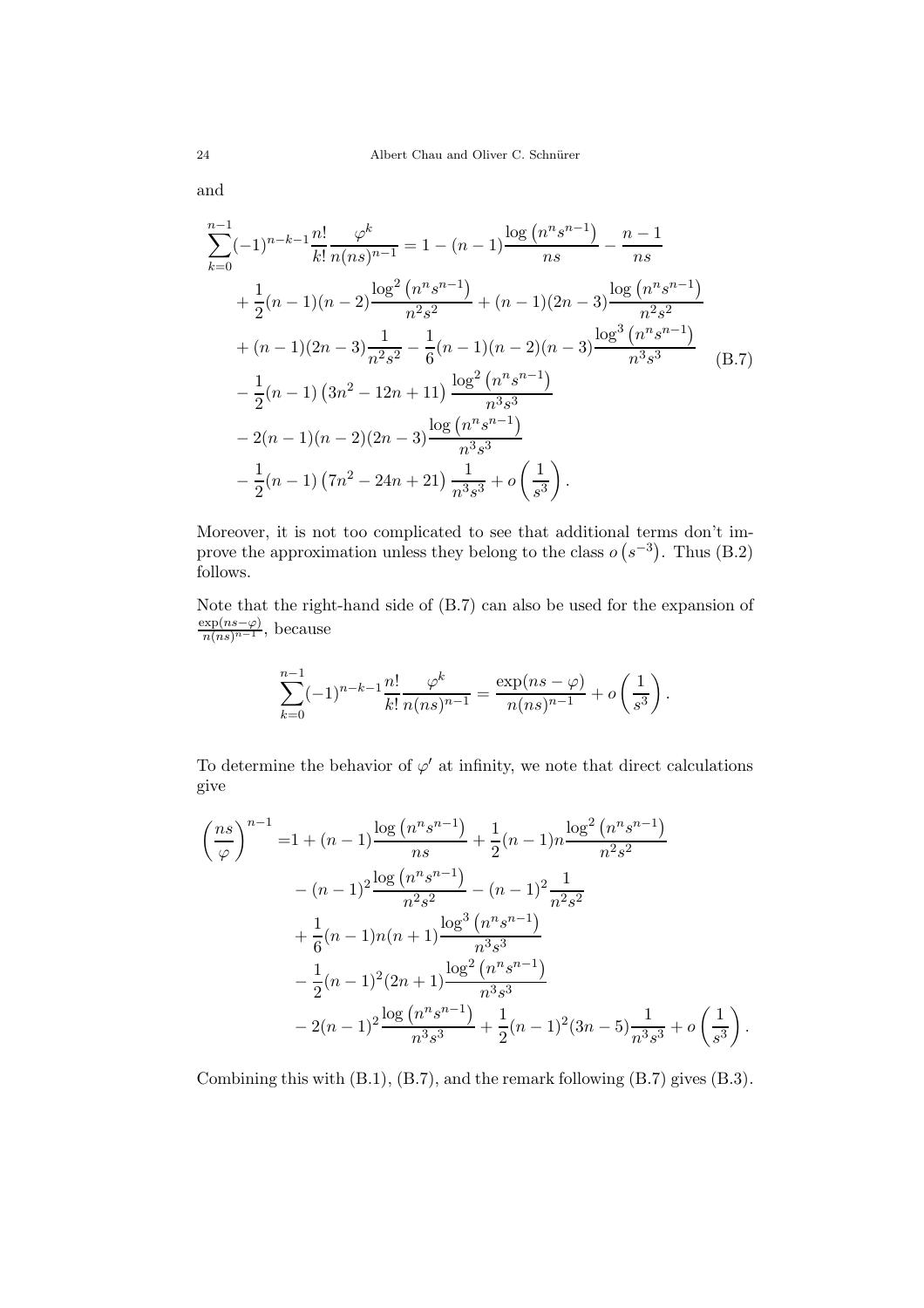To obtain (B.4) and (B.5), we make use of the Taylor expansion of  $\frac{ns}{\varphi}$ . We get

$$
\frac{1}{\varphi} = \frac{1}{ns} + \frac{\log (n^n s^{n-1})}{n^2 s^2} + \frac{\log^2 (n^n s^{n-1})}{n^3 s^3} - (n-1) \frac{\log (n^n s^{n-1})}{n^3 s^3} \n- (n-1) \frac{1}{n^3 s^3} + o\left(\frac{1}{s^3}\right), \n\varphi'' = \varphi' \left(n - \varphi' - (n-1) \frac{\varphi'}{\varphi}\right), \n\frac{\varphi'}{\varphi} = \frac{1}{s} + \frac{\log (n^n s^{n-1})}{ns^2} - (n-1) \frac{1}{ns^2} + \frac{\log^2 (n^n s^{n-1})}{n^2 s^3} \n- 3(n-1) \frac{\log (n^n s^{n-1})}{n^2 s^3} + (n-1)(n-3) \frac{1}{n^2 s^3} + o\left(\frac{1}{s^3}\right), \n\varphi''' = \varphi'' \left(n - 2\varphi' - 2(n-1) \frac{\varphi'}{\varphi}\right) + (n-1) \left(\frac{\varphi'}{\varphi}\right)^2 \varphi',
$$

and deduce directly  $(B.4)$  and  $(B.5)$ .

## Appendix C. Positive Holomorphic Bisectional Curvature

**Lemma C.1.** For the function  $\varphi_b$  introduced in (5.3), we have

$$
\varphi_b > 0,\tag{C.1}
$$

$$
\varphi'_b > 0,\tag{C.2}
$$

$$
\varphi_b - \varphi'_b > 0,\tag{C.3}
$$

$$
\left(\varphi_b'\right)^2 - \varphi_b \varphi_b'' > 0,\tag{C.4}
$$

$$
\left(\varphi_b''\right)^2 - \varphi_b' \varphi_b''' > 0\tag{C.5}
$$

*for*  $R \gg 1$  *sufficiently large.* 

*Remark* C.2*.* Before we give a proof of Lemma C.1, we wish to note that it implies that  $(u_0)_{i\bar{j}}+b_{i\bar{j}}$  has positive holomorphic bisectional curvature. This follows from the calculations in [5]. Cao gives a proof of this lemma for a C-soliton, so it suffices to proof it in regions where we have changed  $\varphi$ .

Note that the proof of Lemma C.1 shows also that the metric of the barrier is uniformly equivalent to the soliton metric.

*Proof.* We differentiate the definition of  $\varphi_b$ , use Lemma B.1, and get

$$
\varphi_b(s)=ns+o(s)\mp Ks^{-1-\alpha}\alpha(2R)^\alpha\psi\left(\frac{s}{R}\right),
$$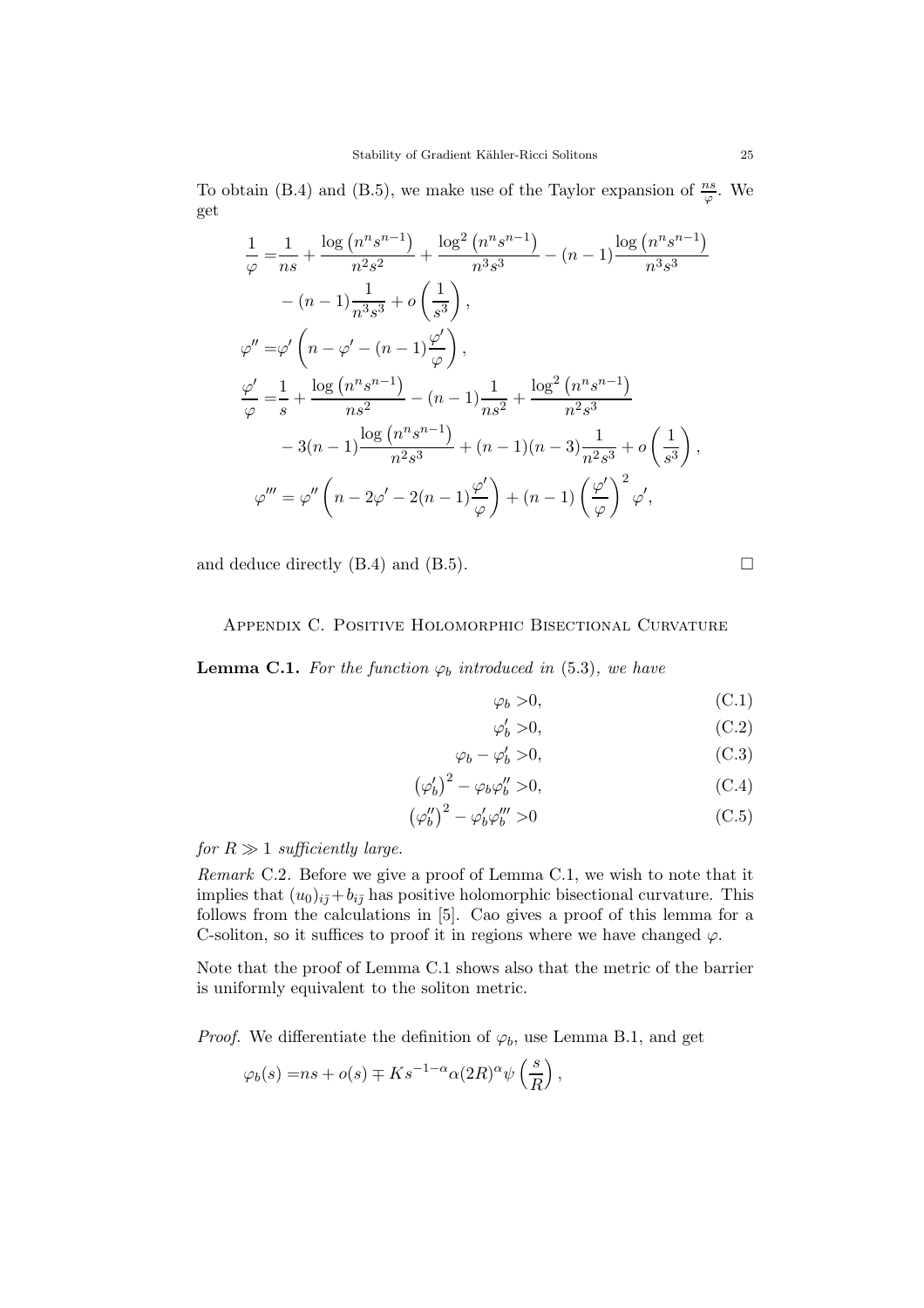$$
\varphi'_b(s) = n + o(1) \pm K(1+\alpha)s^{-2-\alpha}\alpha(2R)^{\alpha}\psi\left(\frac{s}{R}\right)
$$
  
\n
$$
\mp K s^{-1-\alpha}\alpha(2R)^{\alpha}\frac{1}{R}\psi'\left(\frac{s}{R}\right),
$$
  
\n
$$
\varphi''_b(s) = \frac{n-1}{s^2} + o\left(\frac{1}{s^2}\right) \mp K(1+\alpha)(2+\alpha)s^{-3-\alpha}\alpha(2R)^{\alpha}\psi\left(\frac{s}{R}\right)
$$
  
\n
$$
\pm 2K(1+\alpha)s^{-2-\alpha}\alpha(2R)^{\alpha}\frac{1}{R}\psi'\left(\frac{s}{R}\right)
$$
  
\n
$$
\mp K s^{-1-\alpha}\alpha(2R)^{\alpha}\frac{1}{R^2}\psi''\left(\frac{s}{R}\right),
$$
  
\n
$$
\varphi''_b(s) = -2\frac{n-1}{s^3} + o\left(\frac{1}{s^3}\right)
$$
  
\n
$$
\pm K(1+\alpha)(2+\alpha)(3+\alpha)s^{-4-\alpha}\alpha(2R)^{\alpha}\psi\left(\frac{s}{R}\right)
$$
  
\n
$$
\mp 3K(1+\alpha)(2+\alpha)s^{-3-\alpha}\alpha(2R)^{\alpha}\frac{1}{R}\psi'\left(\frac{s}{R}\right)
$$
  
\n
$$
\pm 3K(1+\alpha)s^{-2-\alpha}\alpha(2R)^{\alpha}\frac{1}{R^2}\psi''\left(\frac{s}{R}\right)
$$
  
\n
$$
\mp K s^{-1-\alpha}\alpha(2R)^{\alpha}\frac{1}{R^3}\psi'''\left(\frac{s}{R}\right).
$$

To get (C.1), we study  $s^{-1-\alpha}R^{\alpha}\psi$  in detail. When we choose R sufficiently large,  $|s^{-1-\alpha}R^{\alpha}|$  becomes arbitrarily small for  $s \geq R$ . For  $s \leq R$ , however,  $\psi\left(\frac{s}{R}\right)$  vanishes. Thus (C.1) follows for  $s \geq R$  when R is sufficiently large and is true for  $s < R$  by the calculations in [5].

Equations  $(C.2)$ ,  $(C.3)$ , and  $(C.4)$  are proved similarly. Note, however, that the term  $s^{-1-\alpha}R^{\alpha-2}\psi''$  is estimated by choosing R large, as  $s^{-1-\alpha}$  decays slower as the "leading" term  $\frac{n-1}{s^2}$  as a function of s. This works as  $\psi''$  is zero outside  $R \leq s \leq 2R$ . The same arguments can also be applied to  $\psi'''$ . Thus for  $\varphi_b$ ,  $\varphi'_b$ ,  $\varphi''_b$ , and  $\varphi'''_b$ , the additional terms with a factor K can all be absorbed in the original error terms for  $R \gg 1$  fixed sufficiently large. We wish to stress, that the sign of  $\varphi''_b$ , as  $s \to \infty$ , is important to get (C.5). For this reason, we had to do all the approximations in Section B up to such a high precision.

*Remark* C.3*.* The expression for the Riemannian curvature tensor for a radially symmetric Kähler potential in [5] and the expansions of  $\varphi$  and  $\varphi_b$  at infinity imply  $\|Rm\| \leq c$  for the Kähler metrics corresponding to  $\varphi$  and  $\varphi_b$ , respectively. Moreover, the vector fields  $(z^i)$  and  $(z^{\bar{j}})$  have finite length with respect to these metrics.

*Remark* C.4. It follows from Lemma B.1 that the  $L^p$ -norm and the uniformly equivalent quantity considered in Corollary 6.4 and Lemma 6.3, respectively,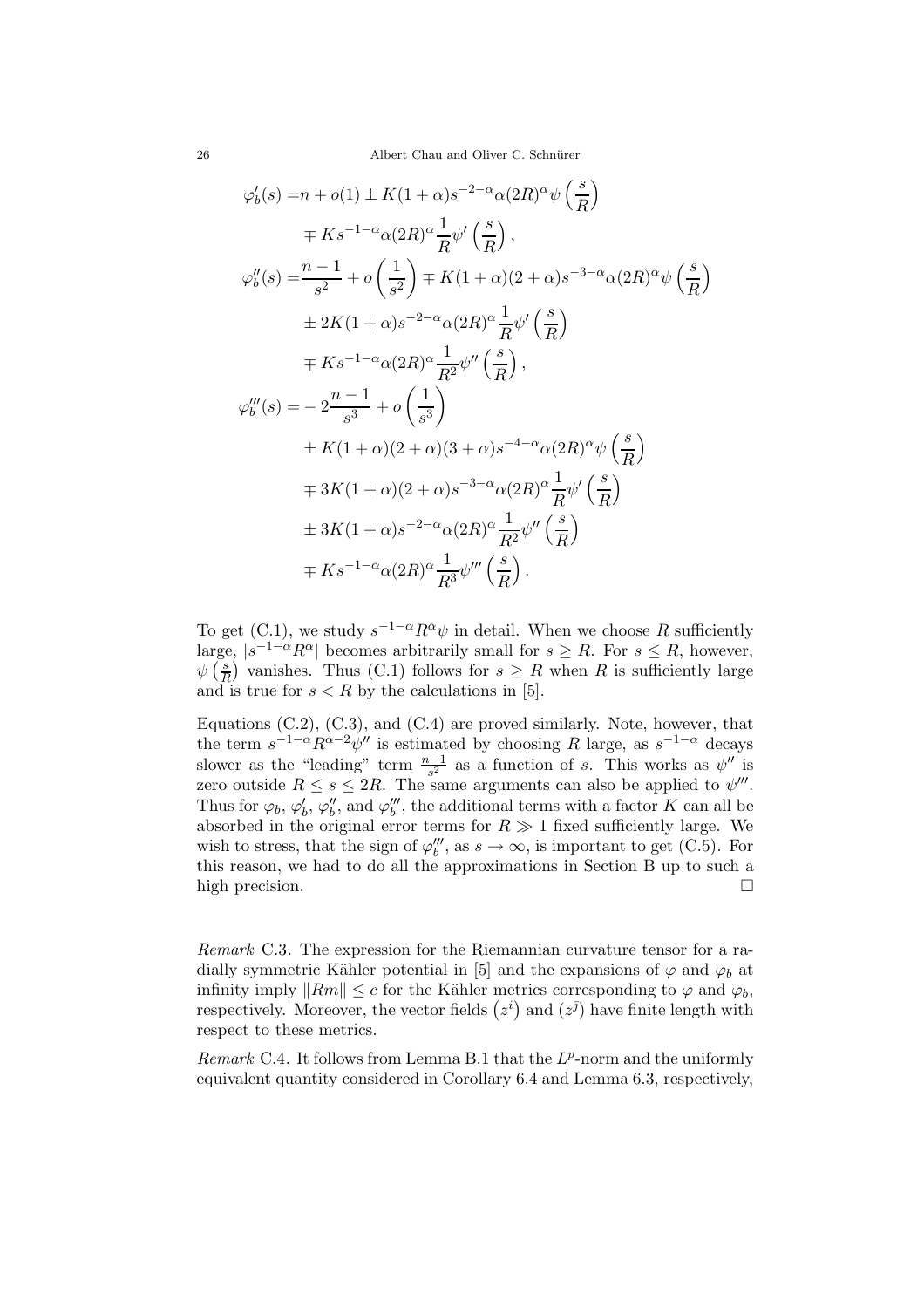are finite for  $t = 0$ , if  $p \geq 2$  is chosen so large that

$$
\int_{e}^{\infty} (\log r)^{n-1-\alpha p} \frac{1}{r} dr < \infty.
$$
 (C.6)

Choose p such that  $\alpha p > n+1$ , with  $1 > \alpha > 0$  as in (5.3). Introducing a new variable for log r, we see, that the integral in (C.6) is finite as  $\int_1^{\infty} \rho^{-2} d\rho < \infty$ .

#### **REFERENCES**

- 1. S. J. Altschuler, L.-F. Wu: Translating surfaces of the non-parametric mean curvature flow with prescribed contact angle. Calc. Var. Partial Differential Equations **2** (1994), 101–111.
- 2. S. Angenent: The zero set of a solution of a parabolic equation. J. Reine Angew. Math. **390** (1988), 79–96.
- 3. T. Aubin: Some nonlinear problems in Riemannian geometry. Springer Monographs in Mathematics. Springer-Verlag, Berlin, 1998. xviii+395 pp.
- 4. H.-D. Cao: Limits of solutions to the K¨ahler-Ricci flow. J. Differential Geom. **45** (1997), 257–272.
- 5. H.-D. Cao: Existence of gradient Kähler-Ricci solitons. Elliptic and parabolic methods in geometry (Minneapolis, MN, 1994), 1–16, A K Peters, Wellesley, MA, 1996.
- 6. H.-D. Cao: Deformation of Kähler metrics to Kähler-Einstein metrics on compact Kähler manifolds. Invent. Math. **81** (1985), 359-372.
- 7. H.-D. Cao, B. Chow: Recent developments on the Ricci flow. Bull. Amer. Math. Soc. (N.S.) **36** (1999), 59–74.
- 8. S.-Y. Cheng, S.-T. Yau: On the existence of a complete Kähler metric on noncompact complex manifolds and the regularity of Fefferman's equation. Comm. Pure Appl. Math. **33** (1980), 507–544.
- 9. A. Chau: Convergence of the Kähler-Ricci Flow on Non-Compact Manifolds, Ph. D. Thesis, Columbia University, (2001).
- 10. K. Ecker, G. Huisken: Interior estimates for hypersurfaces moving by mean curvature. Invent. Math. **105** (1991), 547–569.
- 11. M. Feldman, T. Ilmanen, D. Knopf: Rotationally symmetric shrinking and expanding gradient K¨ahler-Ricci solitons, preprint, http://www.math.uiowa.edu/∼dknopf/.
- 12. D. Gilbarg, N. S. Trudinger: Elliptic partial differential equations of second order. Second edition. Grundlehren der Mathematischen Wissenschaften, 224. Springer-Verlag, Berlin, 1983. xiii+513 pp.
- 13. C. Guenther, D. Knopf, J. Isenberg: Stability of the Ricci flow at Ricci-flat metrics. Comm. Anal. Geom. **10** (2002), 741–777.
- 14. S.-Y. Hsu: Large time behaviour of solutions of the Ricci flow equation on  $R^2$ . Pacific J. Math. **197** (2001), 25–41.
- 15. R. S. Hamilton: Eternal solutions to the Ricci flow. J. Differential Geom. **38** (1993),  $1-11.$
- 16. R. S. Hamilton: Three-manifolds with positive Ricci curvature. J. Differential Geom. **17** (1982), 255–306.
- 17. O. C. Schnürer: Translating solutions to the second boundary value problem for curvature flows. Manuscripta Math. **108** (2002), 319–347.
- 18. W.-X. Shi: Ricci flow and the uniformization on complete noncompact Kähler manifolds. J. Differential Geom. **45** (1997), 94–220.
- 19. G. Tian, S.-T. Yau: Existence of Kähler-Einstein metrics on complete Kähler manifolds and their applications to algebraic geometry. Mathematical aspects of string